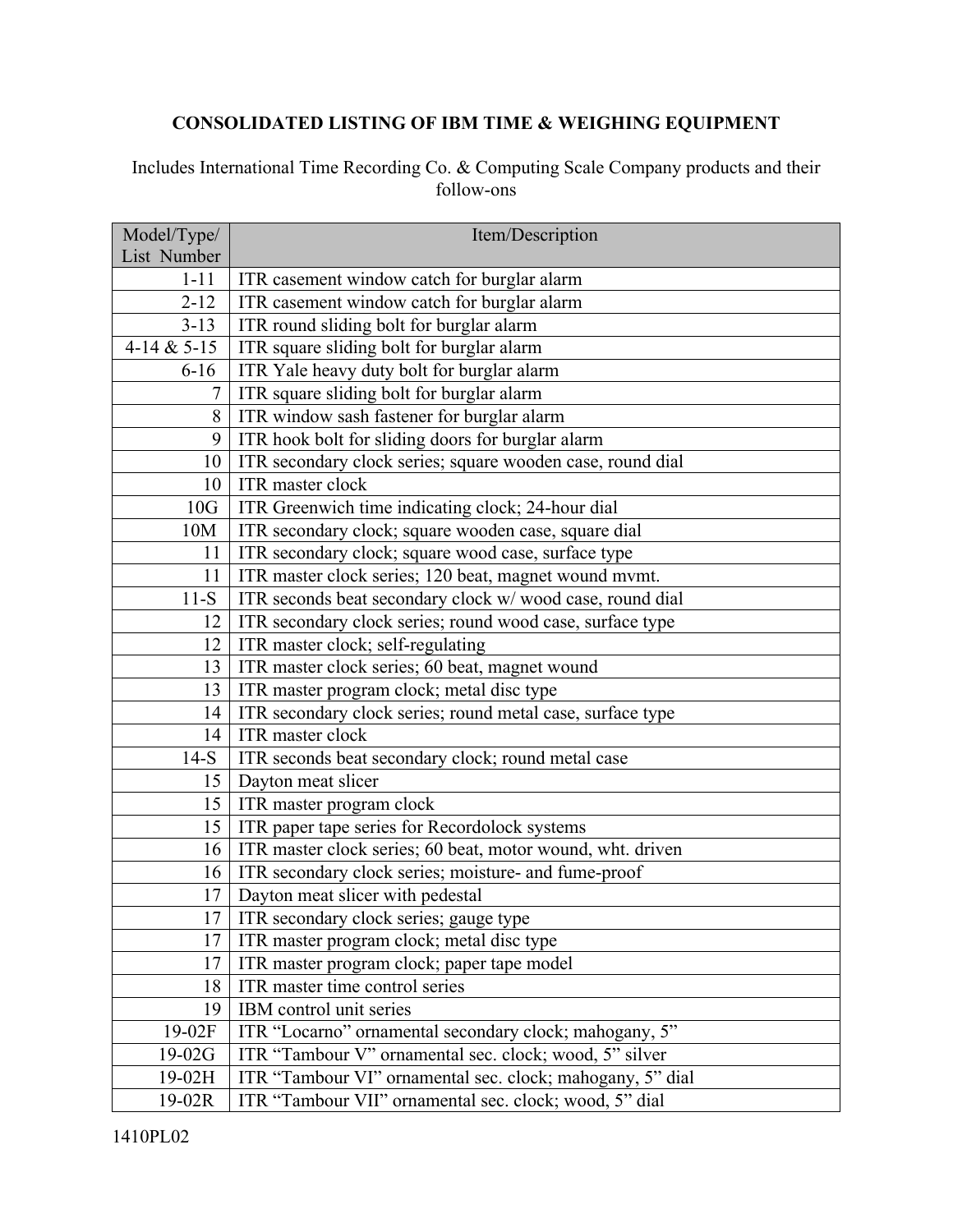| 19-92E      | ITR "Warwick" ornamental secondary clock; walnut, 5" dial   |
|-------------|-------------------------------------------------------------|
| 20          | Dayton computing cheese cutter                              |
| 20          | Dayton fruiter scale                                        |
| 20          | ITR master clock                                            |
| 20M         | ITR secondary clock; wood case, double dial                 |
| 21          | ITR "Grandfather" master clock series; 60 beat, mag. wound  |
| 21          | ITR secondary clock series; square wood, double dial        |
| $21-A$      | ITR secondary clock; square wooden case, double dial        |
| 21C & 21D   | ITR chain suspension double dial secondary clock; sq. wood  |
| 22          | Dayton safety meat slicer                                   |
| 22          | ITR "Colonial" master clock series; 60 beat, magnet wound   |
| 22          | ITR secondary clock series; round wood, double dial         |
| $22-A$      | ITR secondary clock; round wooden case, double dial         |
| 23          | Dayton safety meat slicer                                   |
| 23          | ITR "Parthenon" master clock series; 60 beat, magnet wound  |
| 24          | ITR International master clock series; 60 beat, mag. wound  |
| 24-A & 24-B | ITR secondary clock; round metal case, double dial          |
| 24C & 24D   | ITR chain suspension dual dial secondary clock; round metal |
| 25          | Dayton bread slicer                                         |
| 25          | ITR master clock; magnet wound, self-winding                |
| $X-25$      | International industrial scale; 5 lbs.                      |
| 27          | IBM surface mounted clock; round dial, wire guard           |
| 27          | Dayton safety bread slicer                                  |
| 30          | ITR master clock                                            |
| 30-42S      | ITR self-regulating secondary clock; sq. wood case & dial   |
| 31          | ITR "Grandfather" master clock series; 60 beat, motorwound  |
| 31          | ITR secondary clock series; square wood, semi-flush type    |
| 32          | ITR "Colonial" master clock series; 60 beat, motor wound    |
| 32          | ITR secondary clock; round wood case, semi-flush type       |
| 33          | ITR "Parthenon" master clock series; 60 beat, motor wound   |
| 34          | ITR International master clock series; 60 beat, motor wound |
| 34          | ITR secondary clock series; round metal case, semi-flush    |
| 35          | ITR master clock; motor wound                               |
| 35          | ITR gymnasium clock with wire mesh                          |
| 37          | ITR master time control; radio-supervised                   |
| 38          | ITR ornamental secondary clock; octagonal                   |
| 39          | ITR ornamental secondary clock; Corinthian                  |
| 40          | ITR wood case secondary clock; dual dials                   |
| 40          | ITR seconds beat clock; 12" dual dials, wood case           |
| $40-S$      | ITR metal case secondary clock; single dial                 |
| $40-S$      | ITR seconds beat secondary clock; wood case, dual dials     |
| 41          | ITR secondary clock                                         |
| 42          | ITR round marble dial for secondary clock                   |
| 43          | ITR square marble dial for secondary clock                  |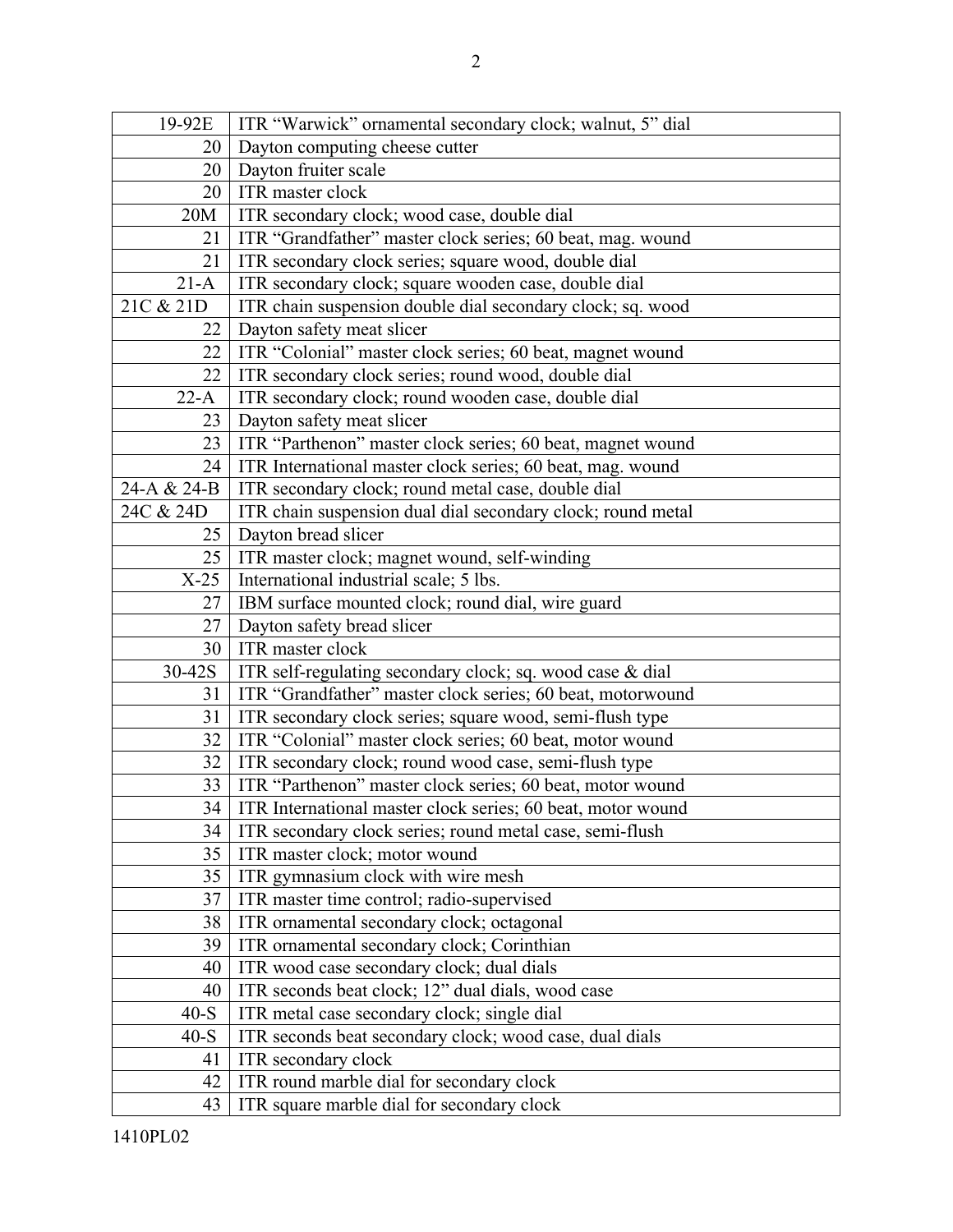| 44      | Dayton Safelectric slicer                                         |
|---------|-------------------------------------------------------------------|
| 44 & 45 | ITR ornamental moulding rings for secondary clock dials           |
| 45 & 46 | ITR skeleton dial secondary clock series                          |
| 47      | Dayton gravity fan-type scale; 10 lbs. fruit, butter, tea, coffee |
| 47      | ITR secondary clock; surface type, single dial                    |
| 48      | ITR secondary clock; flush type, single dial                      |
| 49      | ITR secondary clock; double dial                                  |
| 50      | ITR ornamental 3- or 4-dial bracket clock                         |
| 50      | ITR secondary clock                                               |
| $X-50$  | International industrial scale; 70 lbs.                           |
| 51      | ITR secondary clock; semi-flush, weatherproof                     |
| 51      | ITR weather proof dial series; 18", 24", 30", 36", 42" 48"        |
| 54      | ITR secondary clock series; metal case, narrow rim                |
| 55      | IBM secondary clock; round dial                                   |
| 56      | IBM secondary clock; round dial                                   |
| 56-45   | IBM electronic 24-hour indicating clock                           |
| 57      | IBM secondary clock; round dial                                   |
| 57-45   | IBM synchronous wired 24-hour indicating clock                    |
| 60      | IBM secondary clock for surface mounting; square dial             |
| 61      | IBM secondary clock for surface mounting; square dial             |
| 62      | IBM secondary clock for surface mounting; square dial             |
| 64      | IBM double dial secondary clock                                   |
| 65      | IBM sec. clock for wall or ceiling mounting; round dial           |
| 66      | IBM sec. clock for wall or ceiling mounting (top); round dial     |
| 66-45   | IBM electronic 24-hour indicating clock                           |
| 67      | IBM sec. clock for wall or ceiling mounting (top); round dial     |
| 67-45   | IBM synchronous wired 24-hour indicating clock                    |
| 74      | Dayton hardware & industrial computing scale; 110 lbs.            |
| 74      | Dayton counting scale (hanging)                                   |
| 74      | ITR secondary clock; wall-mounted, semi-flush                     |
| 75      | Dayton computing scale; 100 lbs. (ex-Detroit Automatic)           |
| 75      | IBM secondary clock for semi-flush mounting; round dial           |
| 76      | IBM secondary clock for semi-flush mounting; round dial           |
| 76-45   | IBM electronic 24-hour indicating clock                           |
| 77      | IBM secondary clock for semi-flush mounting; round dial           |
| 77-45   | IBM synchronous wired 24-hour indicating clock                    |
| 80      | IBM secondary clock; semi-flush mounting, square dial             |
| 81      | IBM secondary clock; semi-flush mounting, square dial             |
| 82      | IBM secondary clock; semi-flush mounting, square dial             |
| 85      | Dayton computing scale; gravity fan type, 30 lbs.                 |
| 85      | IBM sec. clock for wall or ceiling mounting (side); round         |
| 85      | IBM double dial indicating clock; impulse self-regulating         |
| 86      | IBM sec. clock for wall or ceiling mounting (side); round         |
| 86      | IBM double dial indicating clock; electronic self-regulating      |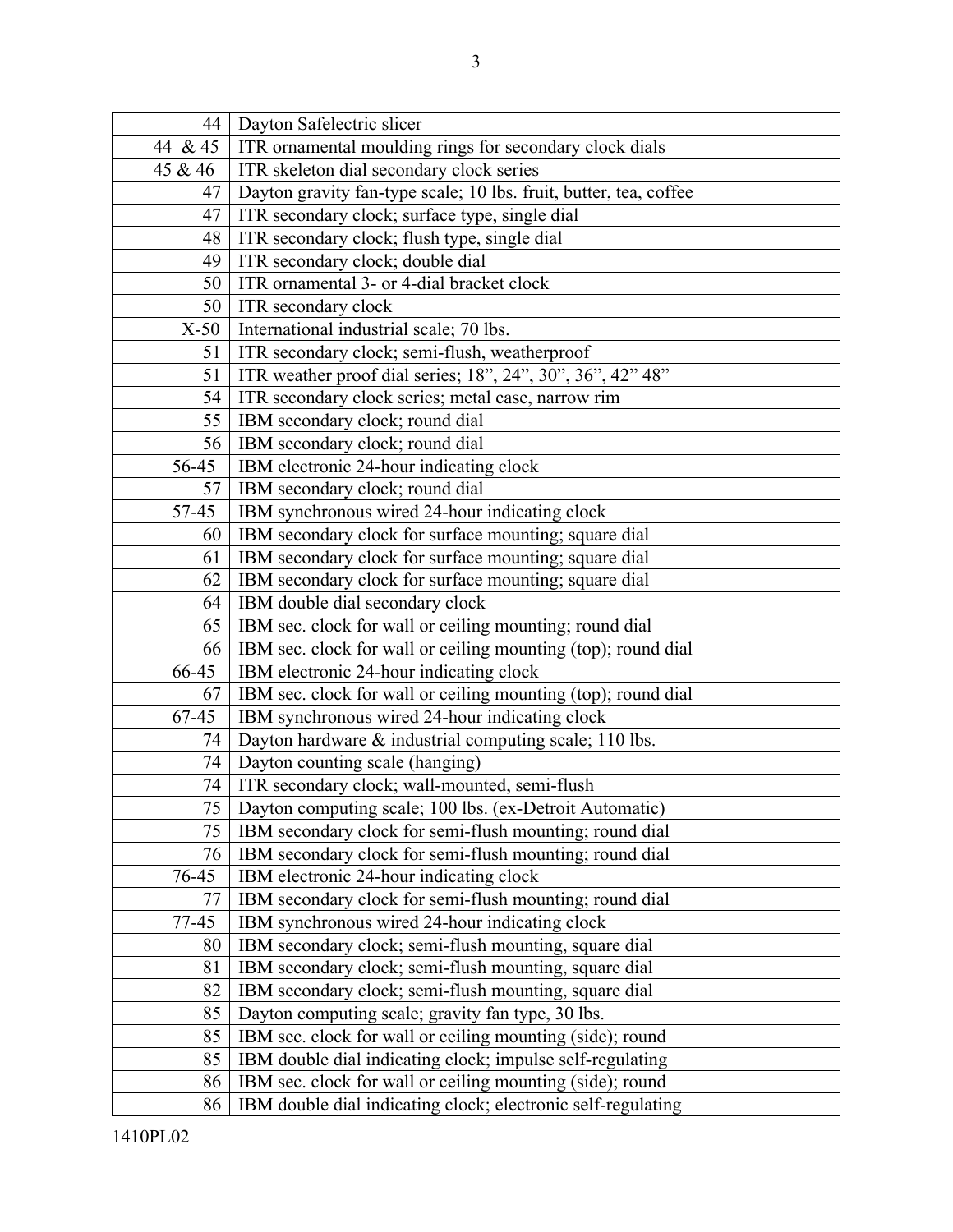| 86-45    | IBM electronic 24-hour indicating clock                       |
|----------|---------------------------------------------------------------|
| 87       | IBM sec. clock for wall or ceiling mounting (side); round     |
| 87       | IBM double dial indicating clock; synch. self-regulating      |
| 87-45    | IBM synchronous wired 24-hour indicating clock                |
| 88       | Dayton automatic thermostat; drum type, 10 lbs.               |
| 88       | IBM double dial synch. motor non-self regulating              |
| 90       | IBM synchronous motor-regulated master time control           |
| 91       | ITR master time control series                                |
| $91-2$   | IBM master time control                                       |
| $91 - 4$ | IBM master time and program control                           |
| $91 - 5$ | IBM synchronous program control                               |
| $91-9$   | IBM master time & program signal control                      |
| 111      | ITR daily recorder card                                       |
| 115      | Dayton hanging scale. (Same as No. 144)                       |
| 116      | IBM aluminum separately applied markers for tower clock       |
| 117      | IBM cast aluminum translucent dial for tower clock            |
| 118      | IBM cast aluminum translucent dial for tower clock            |
| 119      | IBM aluminum skeleton dial for tower clock                    |
| 120      | Dayton scale; automatic even balance, 2 lbs.                  |
| 121      | Dayton scale; automatic even balance, 1 or 2 lbs.             |
| 126      | IBM bronze separately applied markers for tower clock         |
| 127      | IBM cast bronze translucent dial                              |
| 128      | IBM cast bronze translucent dial                              |
| 129      | IBM bronze skeleton dial for tower clock                      |
| 133      | Dayton computing scale; 12 or 15 lbs.                         |
| 138      | Dayton Moneyweight scale; barrel type, 14 kg cap.             |
| 143      | Dayton automatic parcel post scale                            |
| 144      | Dayton computing scale; 15 or 24 or 30 lbs., w/fish pan       |
| 145      | Dayton parcel post & express computing scale; 70 lbs.         |
| 146      | Dayton Moneyweight scale; 14 kg capacity, barrel type         |
| 166      | Dayton scale for candies & spices                             |
| 167      | Dayton computing scale; 3 or 5 lbs.; candy, spice $&$ tobacco |
| 167      | Dayton postal scale with flat bottom tray $\&$ postal chart   |
| 220      | ITR master clock; hanging, 120 beat                           |
| 221      | Dayton non-computing scale; auto. even balance, 1-2 lbs.      |
| 222      | ITR daily recorder card                                       |
| 230      | ITR master clock; hanging, 72 beat                            |
| 240      | ITR master clock; hanging, 60 beat                            |
| 250      | ITR master clock; hanging, 60 beat                            |
| 260      | ITR master clock series                                       |
| 280-5    | ITR electric program device                                   |
| $X-300$  | International industrial scale; 6 lbs., fan type              |
| 310      | ITR secondary clock series; square wood                       |
| 320      | ITR secondary clock; wood case, round dial                    |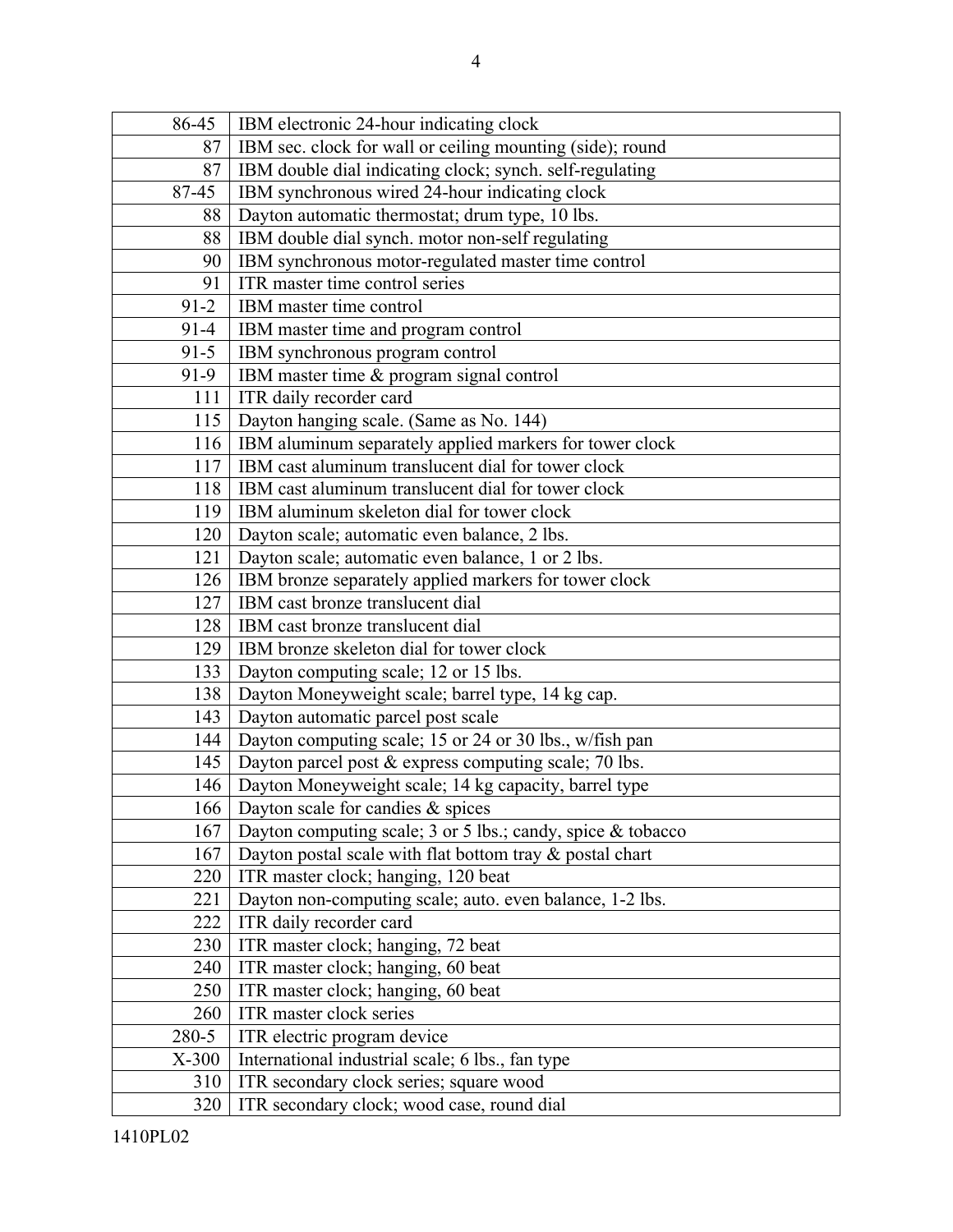| 330              | ITR secondary clock series; octagon, wood                            |
|------------------|----------------------------------------------------------------------|
| 344              | Dayton computing scale; 15-30 lbs.                                   |
| 346              | Dayton computing scale; 15-24-30 lbs.                                |
| 350              | ITR secondary clock series; round metal                              |
| 356              | Dayton computing scale; short column, 15-30 lbs.                     |
| 360              | ITR secondary clock series; gauge type                               |
| 370              | ITR secondary clock series; marble dial                              |
| 380              | ITR secondary clock series; skeleton dial                            |
| X-400            | International industrial scale; 10 lbs.                              |
| 490              | ITR electric program & secondary control equipment series            |
| $X-500$          | International industrial scale; 40 lbs.                              |
| 514              | ITR card time recorder                                               |
| 544              | Dayton porcelain scale                                               |
| 546              | Dayton porcelain electric computing scale; 15-30 lbs.                |
| 554              | Dayton computing scale, short column; 15-30 lbs.                     |
| 556              | Dayton electric scale                                                |
| 563<br>$561 - -$ | ITR ratchet and pawl type precision secondary movement               |
| 564              | ITR polarized secondary clock movement                               |
| 565              | ITR single motor drive movement                                      |
| 566              | ITR double motor drive movement                                      |
| 567              | ITR seconds beat movement series                                     |
| 568              | IBM tower clock movement                                             |
| 569              | IBM tower clock movement                                             |
| 592              | Toledo porcelain scale                                               |
| 60x              | ITR relay controls                                                   |
| 601              | IBM accessory equipment series for master time controls              |
| 601              | International gravity scale series; 24" dial, 450-41,000 lbs         |
| 601              | International dormant scale series; 24" dial, 700-2500 lbs.          |
| 601              | International dormant scale series; 24" dial, 700-3000 lbs.          |
| 601              | International dormant scale series; 24" dial, 700-5000 lbs.          |
|                  | 601   International dormant scale series; 24" dial, 2500-11,000 lbs. |
| 601              | International abattoir track scale series; styles 88-99              |
| 601              | International ceiling suspension scale series; styles 100-105        |
| 601              | International suspension dormant scale series; styles 106-111        |
| 601              | International depot & warehouse scale series; styles 140-145         |
| 601              | International depot & warehouse scale series; styles 150-155         |
| 602<br>$601 -$   | International industrial truck scale series; styles 160-169          |
| 602              | International dormant scale series; styles 170-174                   |
| 602              | International dormant scale series; 24" dial, 5500-11,000 lbs.       |
| 602              | International gravity scale series; 18" dial, 5500-65,000 lbs.       |
| 602              | International depot & warehouse scale series; styles 180-189         |
| 603              | International market scale series, 24" dial; 300-1200 lbs.           |
| 604              | International bench scale; 24" dial, 300-1200 lbs.                   |
| 605              | Intern'l all-purpose dormant scale; 24" dial, 250-1200 lbs.          |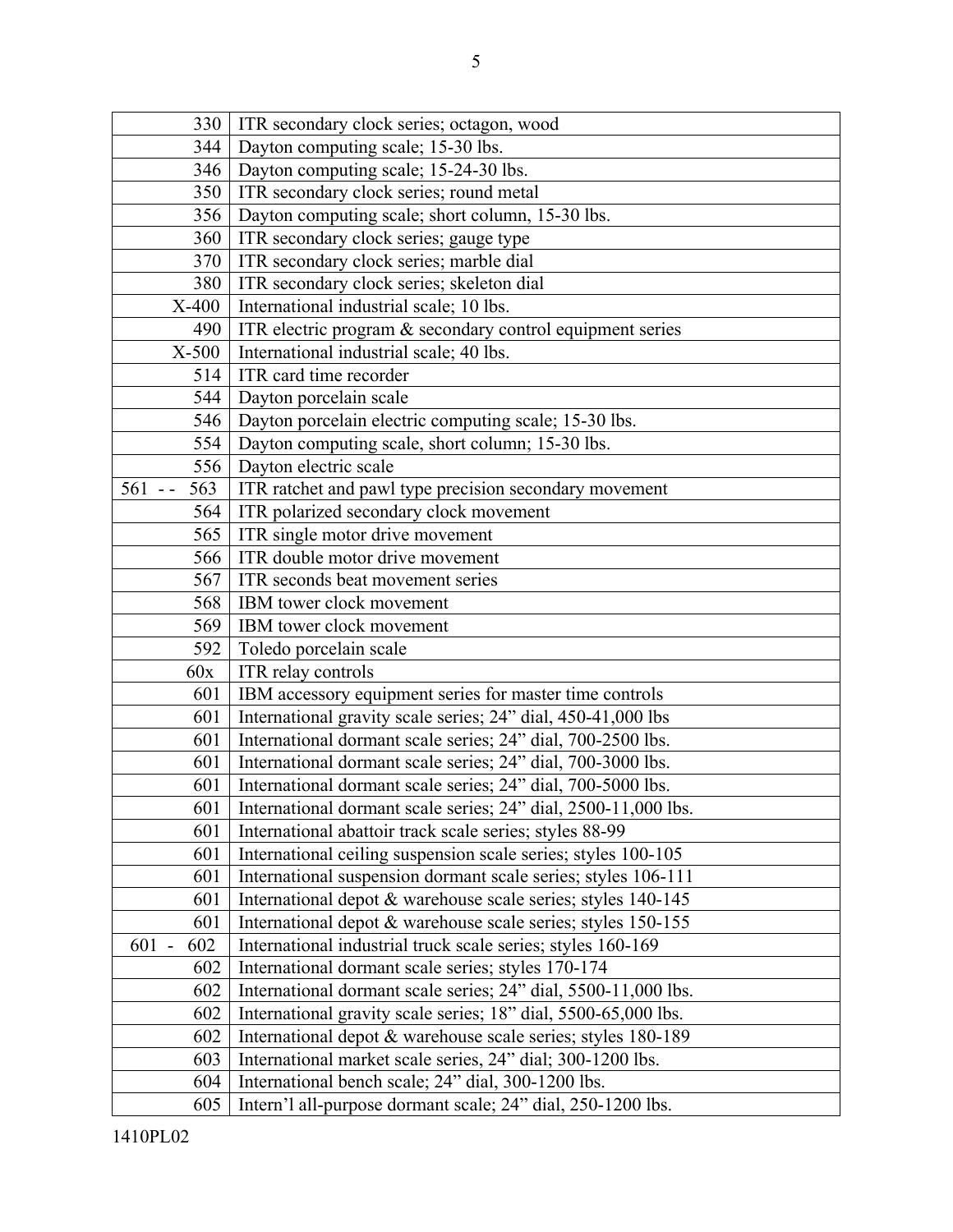| 606-9                                  | ITR duplicate distribution equipment                         |
|----------------------------------------|--------------------------------------------------------------|
| 607                                    | ITR adapter equipment                                        |
| 608                                    | ITR seconds beat secondary control                           |
| 611                                    | IBM electronic transmitter series for time systems           |
| 613-2                                  | ITR time elimination panel for metal case job time recorders |
| 618                                    | IBM electronic transmitter signal amplifier                  |
| 619                                    | IBM capacitor coupling unit for electronic time systems      |
| 62x                                    | ITR charging boards                                          |
| 621                                    | ITR daily recorder; 6 registrations, 21 employees            |
| 623<br>625<br>$\overline{\phantom{a}}$ | ITR a.c. charging board                                      |
| 627                                    | ITR a. c. charging board                                     |
| 628                                    | IBM electronic relay series for time equipment               |
| 629                                    | IBM synchronous wired relay series for time equipment        |
| 631                                    | ITR fully automatic d.c. charging board                      |
| 632                                    | ITR manual d.c. charging board                               |
| 633                                    | ITR d.c. charging board for duplicate batteries              |
| 640                                    | ITR meter testing equipment                                  |
| 641                                    | ITR sign light control                                       |
| 653                                    | ITR program control series for job time recorders            |
| 654-7                                  | IBM time elimination & signal program control                |
| 656                                    | IBM central operations panel series for time equipment       |
| 661-2                                  | IBM signal program control                                   |
| 661-7                                  | IBM master relay & program control for time equipment        |
| 661-9                                  | IBM wire connected master relay & program control            |
| 663-7                                  | ITR program cabinet                                          |
| 664-7                                  | ITR program control for controlling signals                  |
| 665-7                                  | ITR program control for controlling signals                  |
| 666-7                                  | ITR program control for controlling signals                  |
| 667-7                                  | ITR program control for controlling signals                  |
| 675                                    | ITR program clock; spring driven, key wound, 88 beat         |
| 678<br>$675 - -$                       | ITR self-contained program device                            |
| 680                                    | ITR self-contained program clock; synchronous motor          |
| 681-5                                  | ITR program cabinet                                          |
| 682-5                                  | ITR self-contained program clock; metal disc type            |
| 685-5                                  | ITR program clock; synchronous motor                         |
| 690-5                                  | International sign and window light switch                   |
| 695-5                                  | International sign & window light switch w/calendar device   |
| 700                                    | ITR job time recorder; wood case, spring drive               |
| 700                                    | ITR job time recorder series; metal case, motor drive        |
| 743                                    | CSC hardware scale                                           |
| 780                                    | IBM semi-auto. electric time recorder; metal case            |
| 800                                    | ITR money-time recorder series                               |
| 800                                    | ITR panel series for master clock                            |
| X-800                                  | International industrial scale; 10 lbs.                      |
|                                        |                                                              |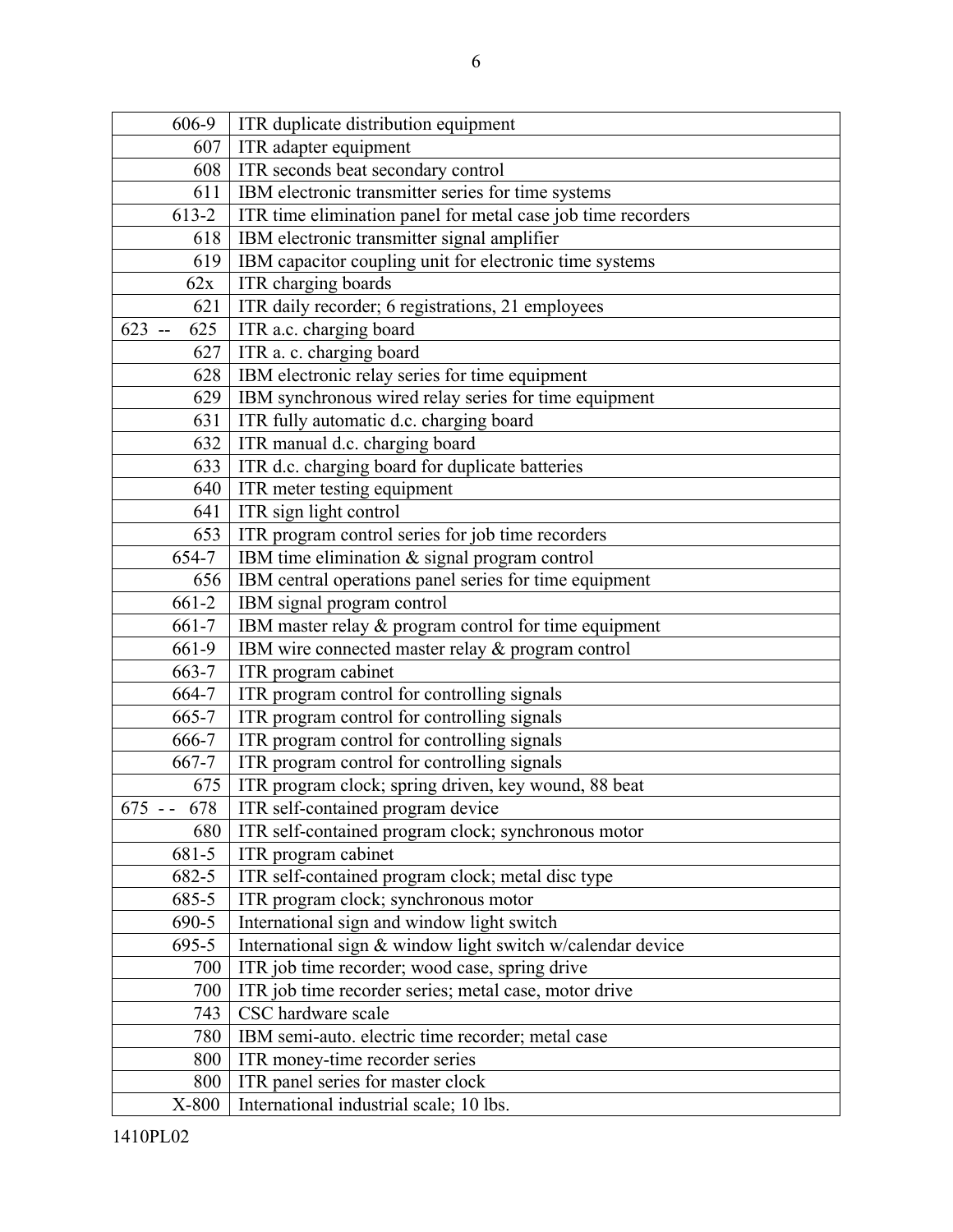| $800-x$ | ITR ebony as best os board series for master clock case  |
|---------|----------------------------------------------------------|
| 801     | Dayton scale for candy, tea, spices & tobacco            |
| 802     | ITR master relay control series                          |
| 803-2   | IBM program unit in No. 91 master time & program control |
| 804-2   | ITR pilot clock                                          |
| 805     | IBM metal disk program machine used in Type 15 clock     |
| 806     | IBM metal disk program machine                           |
| 807     | ITR transfer relays                                      |
| 810     | ITR push button series                                   |
| 811     | <b>ITR</b> relays                                        |
| 812     | ITR bell circuit relays                                  |
| 815     | ITR master push button series                            |
| & 817   | <b>ITR</b> circuit closer                                |
|         |                                                          |

| 807              | ITR transfer relays                                                   |
|------------------|-----------------------------------------------------------------------|
| 810              | ITR push button series                                                |
| 811              | <b>ITR</b> relays                                                     |
| 812              | ITR bell circuit relays                                               |
| 815<br>$813 - -$ | ITR master push button series                                         |
| 816 & 817        | ITR circuit closer                                                    |
| 818              | ITR make and break relay                                              |
| 819              | ITR adapter unit                                                      |
| 820              | ITR timing relay                                                      |
| 821              | ITR cycling device                                                    |
| 822              | ITR switch series                                                     |
| 823              | ITR fuse                                                              |
| 824              | ITR mounted transformer series                                        |
| 825              | ITR mounted transformer series                                        |
| 826              | ITR seconds beat control & seconds beat master relay                  |
| 827              | ITR relay                                                             |
| 829              | <b>ITR</b> filters                                                    |
| 83x              | ITR relay series used in direct current controls                      |
| $835 -$<br>837   | ITR paper tape program machine                                        |
| 839              | ITR synchronizer for master clock                                     |
| 850              | Automatic Scale Co. automatic scale                                   |
| 853              | ITR master clock movement                                             |
| 856              | ITR master clock movement                                             |
| X-900            | International industrial scale; 25 lbs.                               |
| 914              | ITR automatic card time recorder                                      |
| 924              | ITR secondary clock; chain suspended, double dial                     |
| 928              | ITR secondary clock; outside, weatherproof                            |
| 981              | ITR secondary clock; desk or mantel                                   |
| 986              | ITR secondary clock; Corinthian                                       |
| 1000             | ITR wood case card recorder series                                    |
|                  | 1000   ITR metal case card recorder series; electric, fully automatic |
| X-1000           | International industrial scale; 110 lbs.                              |
| 1001             | ITR card recorder; metal case, lateral shift                          |
| 1006             | ITR card recorder; metal case, lateral shift                          |
| 1011             | ITR card recorder; metal case, lateral shift                          |
| 1016             | ITR card recorder; metal case, lateral shift                          |
| 1047             | International scale; 10 lbs., gravity fan                             |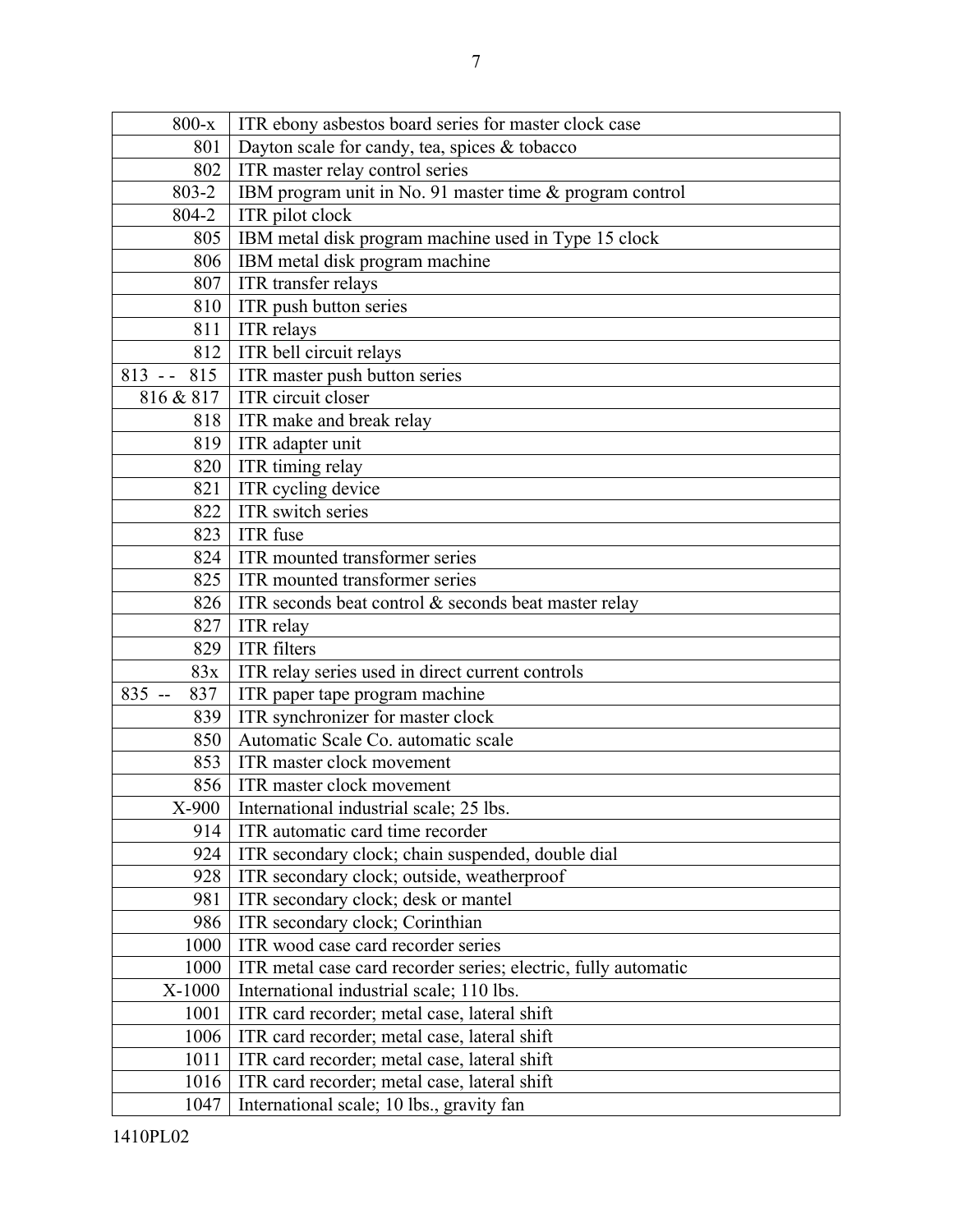| 1070        | International parcel post & merchandise weighing machine        |
|-------------|-----------------------------------------------------------------|
| 1072        | International checking & weighing scale; gravity fan type       |
| 1072        | International high tare beam machine; gravity fan               |
| 1073        | International counting or weighing machine; gravity fan         |
| 1074        | International low tare beam machine $w/$ scoop $\&$ bar balance |
| 1077        | International dust proof weighing machine                       |
| 1078        | Int'l pre-determinined compounding or weighing machine          |
| 1085        | International scale; 30-40 lbs., gravity fan                    |
| 1086        | International scale; 15 lbs., gravity fan                       |
| 1100        | ITR card recorder; weekly, non-automatic abutment               |
| 1100        | ITR metal case card recorder series                             |
| 1101        | ITR card recorder; weekly, automatic abutment                   |
| 1101        | ITR card recorder; metal case, lateral shift                    |
| 1102        | ITR fully automatic card time recorder                          |
| 1106        | ITR card recorder; metal case, lateral shift                    |
| 1110        | ITR card recorder                                               |
| 1111        | ITR weekly recorder card                                        |
| 1111        | ITR card recorder; metal case, lateral shift                    |
| 1116        | ITR card recorder; electrically operated                        |
| 1116        | ITR card recorder; weekly, two-color record, clock driven       |
| 1144        | International gross, net & tare scale; barrel type              |
| 1145        | International parcel post scale; barrel type                    |
| 1150        | International parcel post & general purpose scale; fan style    |
| 1167        | International postal scale; fan type                            |
| 1201        | ITR card recorder; metal case, lateral shift                    |
| 1206        | ITR card recorder; metal case, lateral shift                    |
| 1211        | ITR card recorder; metal case, lateral shift                    |
| 1212        | ITR weekly recorder card                                        |
| 1216        | ITR card recorder; metal case, lateral shift                    |
| 1220        | International automatic even balance scale; gravity fan         |
| 1221        | International automatic even balance scale; light capacity      |
| 1221        | International plus & minus automatic even balance scale         |
| 1223        | International serum weighing machine; 4100 cc. capacity         |
| 1232        | ITR weekly recorder card                                        |
| 1301        | ITR card recorder; metal case, lateral shift                    |
| 1306        | ITR card recorder; metal case, lateral shift                    |
| 1310        | International parcel post scale; fan                            |
| 1311        | ITR card recorder; metal case, lateral shift                    |
| 1312 & 1314 | ITR weekly recorder card                                        |
| 1316        | ITR card recorder; metal case, lateral shift                    |
| 1401        | ITR card recorder; metal case, lateral shift                    |
| 1406        | ITR card recorder; metal case, lateral shift                    |
| 1411        | ITR card recorder; metal case, lateral shift                    |
| 1416        | ITR card recorder; metal case, lateral shift                    |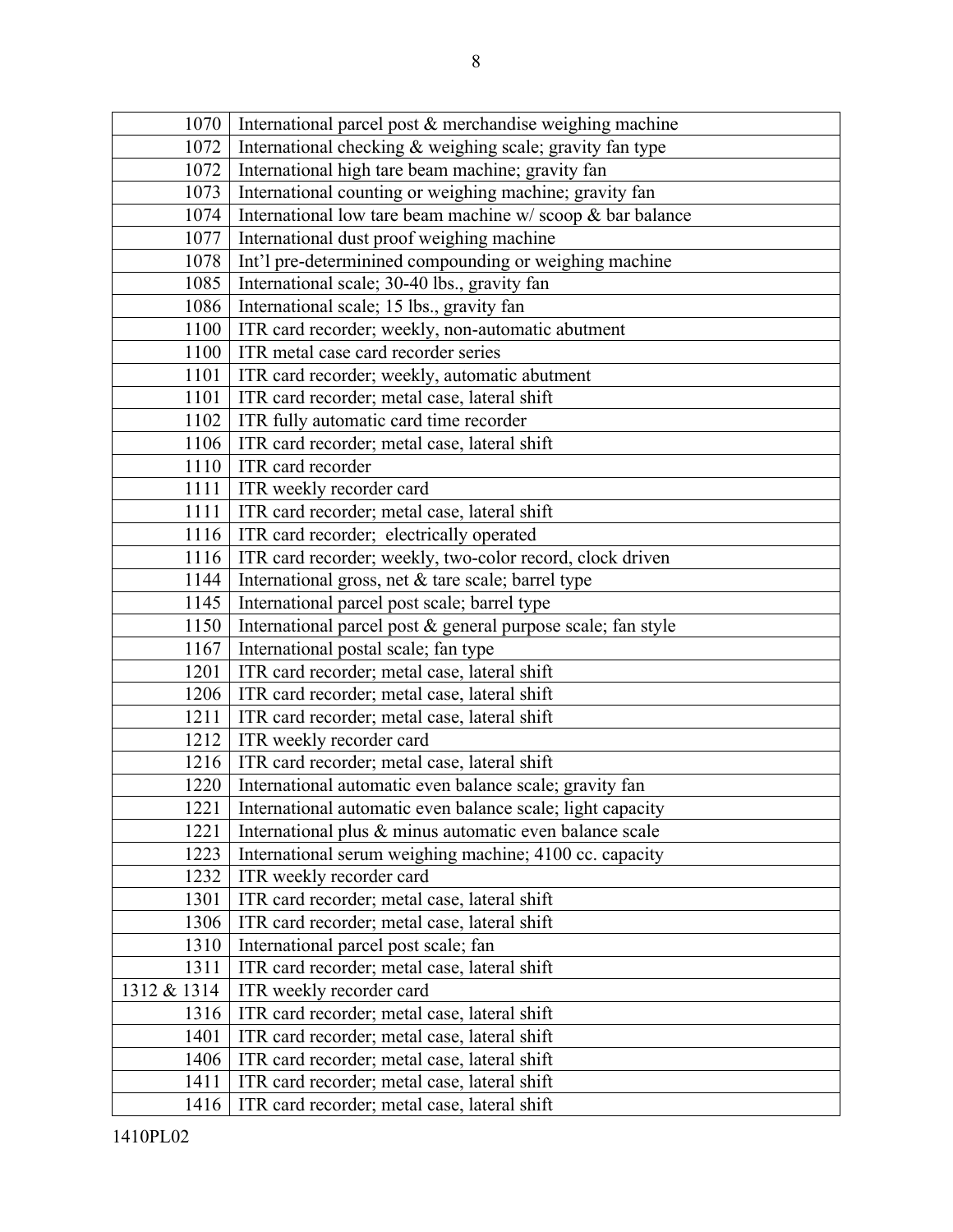| 1501        | ITR card recorder; metal case, lateral shift                     |
|-------------|------------------------------------------------------------------|
| 1506        | ITR card recorder; metal case, lateral shift                     |
| 1511        | ITR card recorder; metal case, lateral shift                     |
| 1516        | ITR card recorder; metal case, lateral shift                     |
| 1600        | ITR card recorder series; wood & metal cases                     |
| 1640        | ITR card recorder; metal case, vertical lift for auto in and out |
| 1641        | ITR card recorder; metal case, vertical lift for auto in and out |
| 1645        | ITR card recorder; metal case, vertical lift for auto in and out |
| 1646        | ITR card recorder; metal case, vertical lift for auto in and out |
| 1650        | ITR card recorder; metal case, vertical lift for auto in and out |
| 1651        | ITR card recorder; metal case, vertical lift for auto in and out |
| 1655        | ITR card recorder; metal case, vertical lift for auto in and out |
| 1656        | ITR card recorder; metal case, vertical lift for auto in and out |
| 1670        | ITR card recorder; metal case, vertical lift for auto in and out |
| 1671        | ITR card recorder; metal case, vertical lift for auto in and out |
| 1675        | ITR card recorder; metal case, vertical lift for auto in and out |
| 1676        | ITR card recorder; metal case, vertical lift for auto in and out |
| 1680        | ITR card recorder; metal case, vertical lift for auto in and out |
| 1681        | ITR card recorder; metal case, vertical lift for auto in and out |
| 1685        | ITR card recorder; metal case, vertical lift for auto in and out |
| 1686        | ITR card recorder; metal case, vertical lift for auto in and out |
| 1700        | Dayton scale; 24 or 30 lbs.                                      |
| 1701        | ITR card recorder; metal case, lateral shift                     |
| 1706        | ITR card recorder; metal case, lateral shift                     |
| 1711        | ITR card recorder; metal case, lateral shift                     |
| 1716        | ITR card recorder; metal case, lateral shift                     |
| 1743        | International hardware scale; 15-50 lbs.                         |
| 1766        | Dayton butter print scale                                        |
| 180x        | Int'l time flasher series (control cabinet $&$ flasher panels)   |
| 1801        | International 5-6 lb. scale; gravity fan                         |
| 181x        | Int'l time flasher series (control cabinet $\&$ tubs for panels) |
| 1810 & 1811 | IBM flasher basketball scoreboards                               |
| 182x        | Int'l time flasher series (control cabinet $&$ tubs for panels)  |
| 183x        | Int'l time flasher series (control cabinet $&$ tubs for panels)  |
| 1900        | International portable counting scale; 600 lbs.                  |
| 1900        | ITR bell ringer series for card recorders                        |
| 1901        | International bench counting scale; 600 lbs.                     |
| 1902        | International bench counting scale; 125 lbs.                     |
| 2000        | ITR job time recorder series; clock driven, wood case            |
| 2000        | ITR job time recorder series; visible front model                |
| 2012        | ITR job time recorder; spring-driven                             |
| 2012        | ITR job time recorder; electrically driven                       |
| 2100        | ITR job time recorder; cast iron case, visible front             |
| 2121        | ITR two-weekly recorder card                                     |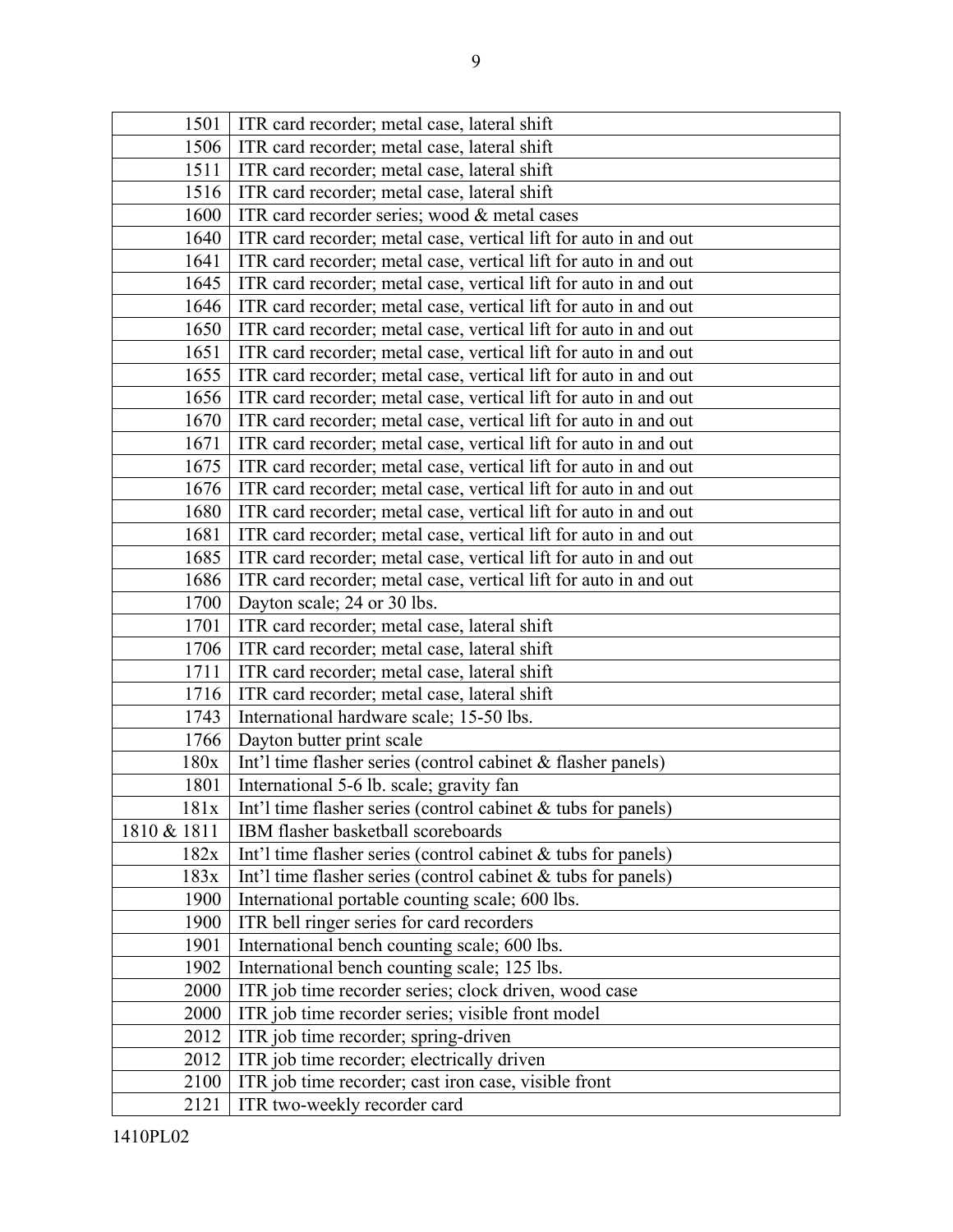| 2200        | ITR metal card rack                                          |
|-------------|--------------------------------------------------------------|
| 2222        | ITR two-weekly recorder card                                 |
| 2300        | ITR metal card rack                                          |
| 2322 & 2324 | ITR two-weekly recorder card                                 |
| 2400        | ITR metal time card rack                                     |
| 2440        | ITR metal time card rack; horizontal filing                  |
| 2500        | ITR trigger trip job time recorder; iron case, visible front |
| 2600        | ITR job time recorder; electric                              |
| 2615        | ITR job time recorder                                        |
| 2700        | ITR metal time card rack; vertical filing                    |
| 2900        | ITR metal time card rack                                     |
| 3000        | ITR autograph recorder series                                |
| 3000-0      | ITR autograph time register; spring drive, long wood case    |
| $3001 - 0$  | ITR autograph time recorder; mirror type                     |
| 3002-0      | ITR autograph time recorder; bulletin board type             |
| 3003-2      | ITR autograph time register; electric drive, desk type wood  |
| 3003-5      | ITR autograph time register; motor drive, desk type wood     |
| 3020 & 3021 | ITR dial recorder sheets for Syracuse recorders; 6 reg., 50  |
| 3030 & 3031 | ITR dial recorder sheets for Syracuse recorders; 6 reg., 100 |
| 3100-5      | ITR autograph time register; metal desk type case, motor     |
| 3121        | ITR semimonthly recorder card                                |
| 3200        | ITR portable [time] recorder                                 |
| 3232        | ITR semimonthly recorder card                                |
| 3300        | ITR door recorder series                                     |
| 3300        | ITR Recordolock system series                                |
| 3310        | <b>ITR Recordolock series</b>                                |
| 3322        | ITR semimonthly recorder card                                |
| 3323        | ITR semimonthly recorder card                                |
| 3332        | ITR semimonthly recorder card                                |
| 3400        | ITR burglar alarm attachment                                 |
| 3500        | ITR autograph recording lock recorder                        |
| 3510        | ITR autograph recording lock recorder                        |
| 3520        | ITR autograph recording lock recorder                        |
| 3530        | ITR autograph recording lock recorder                        |
| 3540        | ITR autograph recording lock recorder                        |
| 3550        | ITR autograph recording lock recorder                        |
| 3560        | ITR autograph recording lock recorder                        |
| 3570        | ITR autograph recording lock recorder                        |
| 3580        | ITR autograph recording lock recorder                        |
| 3600        | ITR traffic headway recorder                                 |
| 3700        | ITR Watchclock system (portable recorder & key stations)     |
| 3701        | ITR portable watchclock with inverted tumblers               |
| 3712 & 3713 | ITR portable watchman's clock; 12 station                    |
| 3730 & 3731 | ITR portable watchman's clock; 30 station                    |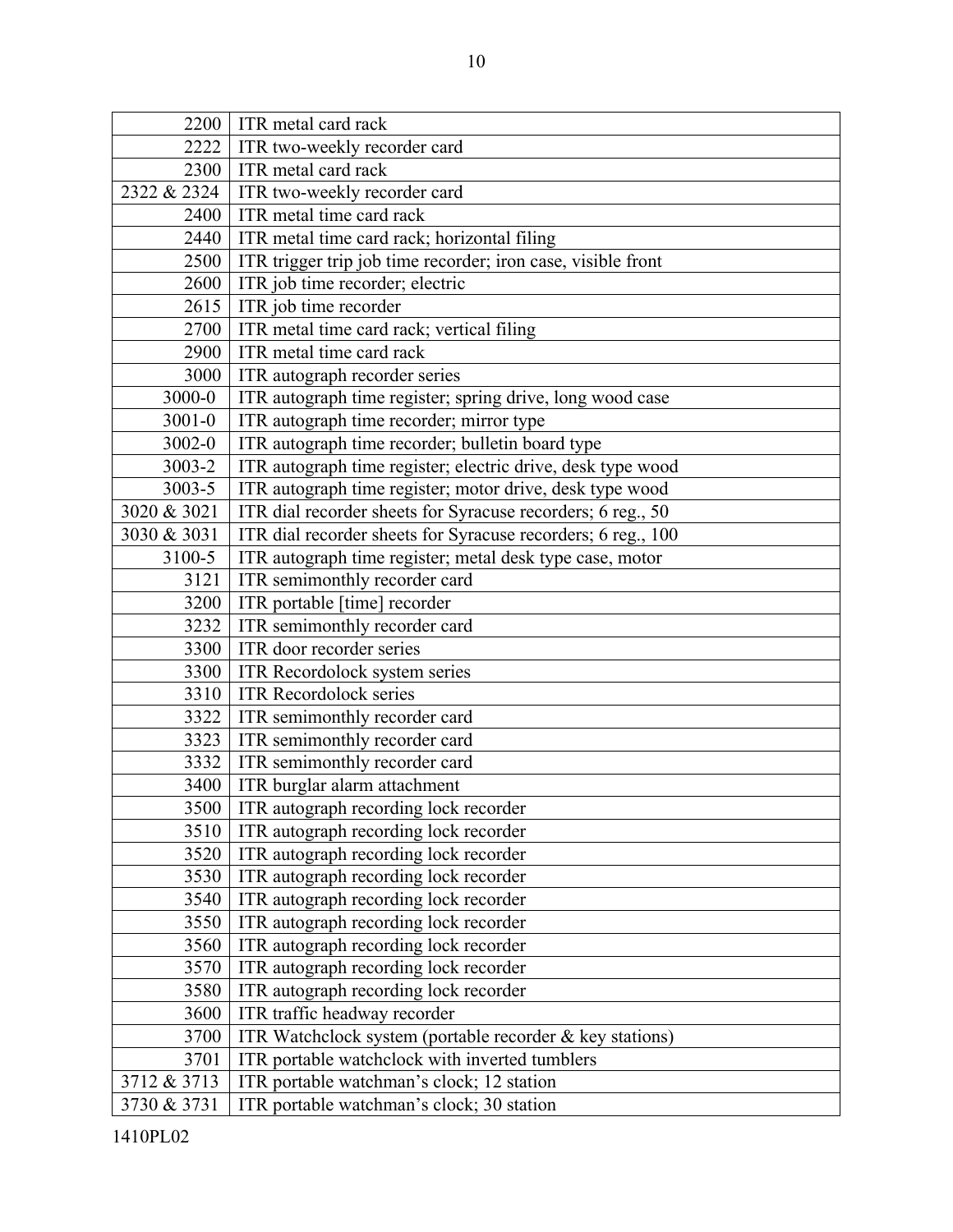| 380x       | ITR watchman key station series                            |
|------------|------------------------------------------------------------|
| 383x       | ITR watchman key station series                            |
| 4000-1     | <b>ITR</b> buzzer                                          |
| $4000 - 1$ | ITR a.c. bell                                              |
| $4001 - 1$ | ITR non-contact a.c. buzzer                                |
| $4002 - 1$ | ITR a.c. bell                                              |
| 4004       | IBM electronic receiver with buzzer                        |
| $4005 - 1$ | ITR hub dome bell                                          |
| 4006-1     | ITR a.c. bell                                              |
| $4007 - x$ | ITR a.c. bell series                                       |
| 4008       | ITR vibrating cow gong series                              |
| 4010       | ITR bell series                                            |
| $4010 - 1$ | <b>ITR</b> buzzer                                          |
| 4013       | IBM electronic coded signal receiver                       |
| 4014       | IBM electronic receiver and relay                          |
| 4015       | ITR underdome bell series; semi-flush                      |
| $4015 - 8$ | ITR vibrating bell; underdome, non-contact, for fire alarm |
| 4016       | IBM bell series; 4" & 6"                                   |
| 4018       | ITR weatherproof bell; surface                             |
| 4020       | ITR yard gong; surface                                     |
| 4023       | IBM electronic coded signal receiver                       |
| 4024       | IBM electronic receiver and relay                          |
| $4025 - 1$ | ITR single stroke chime                                    |
| $4025 - 8$ | ITR single stroke bell                                     |
| 4026       | ITR solenoid type underdome single stroke bell series      |
| 4030       | ITR horns; single or double projector                      |
| $4030 - 1$ | ITR non-contact horn                                       |
| 4031       | ITR a.c. horn                                              |
| 4032       | ITR horn                                                   |
| 4033       | IBM electronic coded signal receiver                       |
| 4034       | IBM electronic receiver and relay                          |
| $4035 - 1$ | ITR siren; one-quarter hp                                  |
| 4036-1     | ITR single head siren; one-half hp                         |
| 4036-2     | ITR double head siren; 1 hp                                |
| 4037-2     | ITR double head siren; 1 hp                                |
| 4040       | ITR electric solenoid valve; packless type                 |
| $4040 - x$ | ITR whistle valve series                                   |
| 4041       | ITR electric solenoid valve; rotary stem packed type       |
| 4042       | ITR electric solenoid valve                                |
| 4043       | IBM electronic coded signal receiver with buzzer           |
| 4046       | ITR chime                                                  |
| 4050       | ITR d.c. bell series                                       |
| $4050 - 1$ | <b>ITR</b> buzzer                                          |
| 4051       | ITR d.c. bell series                                       |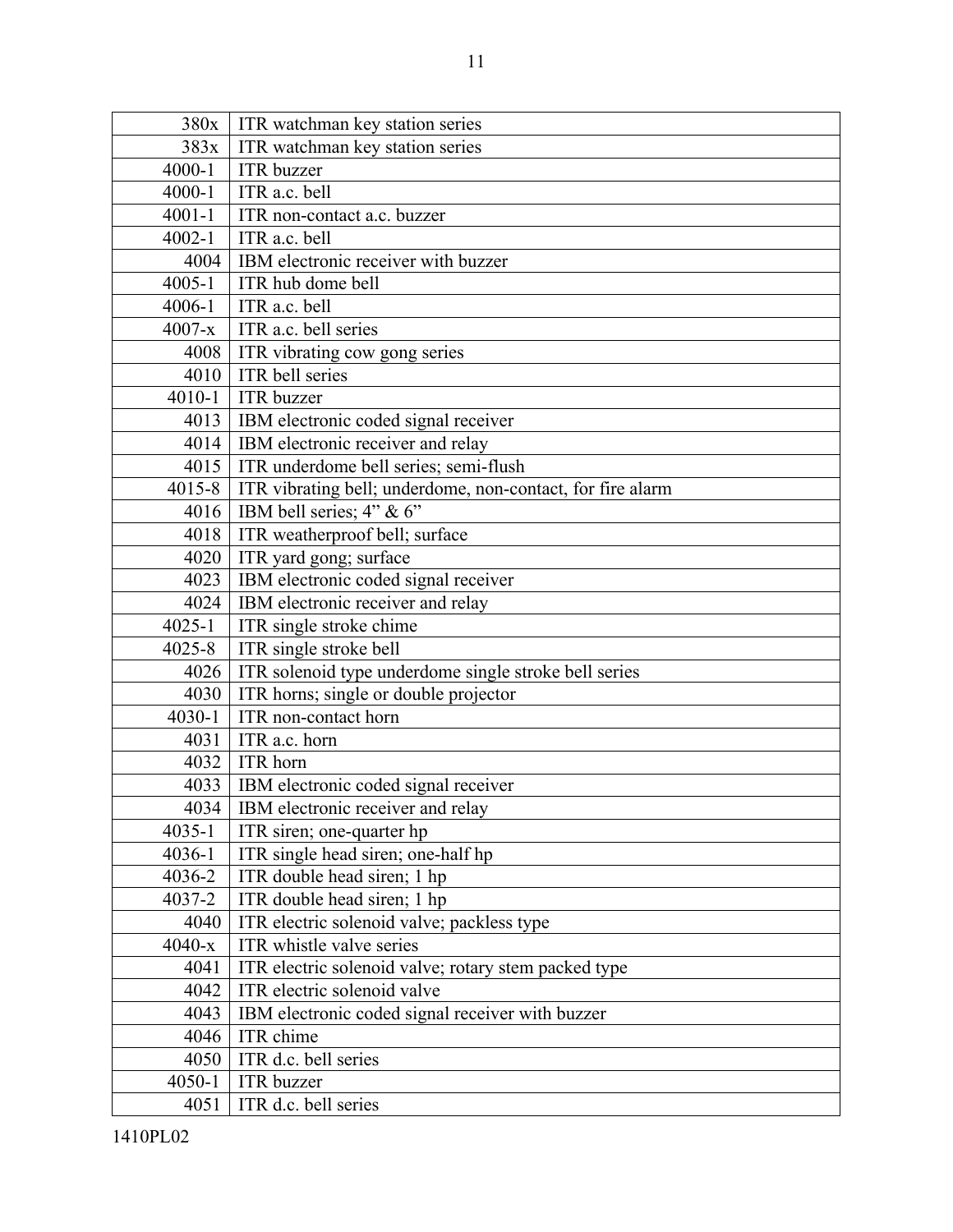| $4051 - 1$  | <b>ITR</b> buzzer                                            |
|-------------|--------------------------------------------------------------|
| 4052        | ITR d.c. bell series                                         |
| $4052 - 1$  | <b>ITR</b> buzzer                                            |
| 4053        | IBM wired or electronic dual coded latch relay series        |
| 4055        | ITR d.c. bell series                                         |
| $4056 - 1$  | ITR bell                                                     |
| 4057 & 4058 | ITR cow gong series                                          |
| 4060        | ITR d.c. bell series                                         |
| 4060-1      | <b>ITR</b> buzzer                                            |
| 4063        | IBM wired or electronic dual coded transfer relay series     |
| 4065        | ITR d.c. bell series                                         |
| 4066        | ITR underdome vibrating bell series                          |
| 4068        | ITR underdome vibrating bell w/cast bell metal gong          |
| 4070        | ITR fire alarm station series                                |
| 4070        | ITR d.c. bell series                                         |
| 4073        | IBM wired or electronic dual coded contactor relay series    |
| $4076 - x$  | ITR underdome single stroke bell series                      |
| 4080 & 4081 | ITR d.c. horn                                                |
| 4083        | IBM wired or electronic dual coded receiver w/o relay series |
| $4085 - 1$  | ITR single head adjustable bracket siren                     |
| 4086-1      | ITR single head siren                                        |
| 4086-2      | ITR double head siren                                        |
| $4090-x$    | ITR whistle valve series                                     |
| $4091 - x$  | ITR whistle valve series                                     |
| 4100-4      | ITR combined telephone control & bell control board          |
| 4105-3      | ITR push button pad for telephone system                     |
| 4110-2      | ITR target indicator for telephone system                    |
| 4113        | Dayton safety meat chopper; 1/4 hp                           |
| 4115-4      | ITR telephone switchboard; series line lamp                  |
| 4120-6      | ITR desk type telephone switchboard; series line lamp        |
| 4130-4      | ITR switchboard; line relay private exchange                 |
| 4150        | ITR surface wall type telephone series                       |
| 4151        | ITR surface wall type telephone series                       |
| 4155        | ITR flush wall type telephone series                         |
| 4160        | ITR pedestal desk type telephone series                      |
| 4165        | ITR cradle desk type telephone series                        |
| 4170        | ITR hand microphone series                                   |
| 4180-1      | ITR terminal box w/retard coil & buzzer for Autodial system  |
| 4185-1      | ITR lead cable for International Autodial system             |
| 4185-2      | ITR braided cable for International Autodial system          |
| 4198-2      | ITR stage return call station                                |
| 4199-1      | ITR picture booth return call station                        |
| 420x        | ITR fire alarm control cabinet series                        |
| 4200-2      | ITR control panel for closed circuit fire control system     |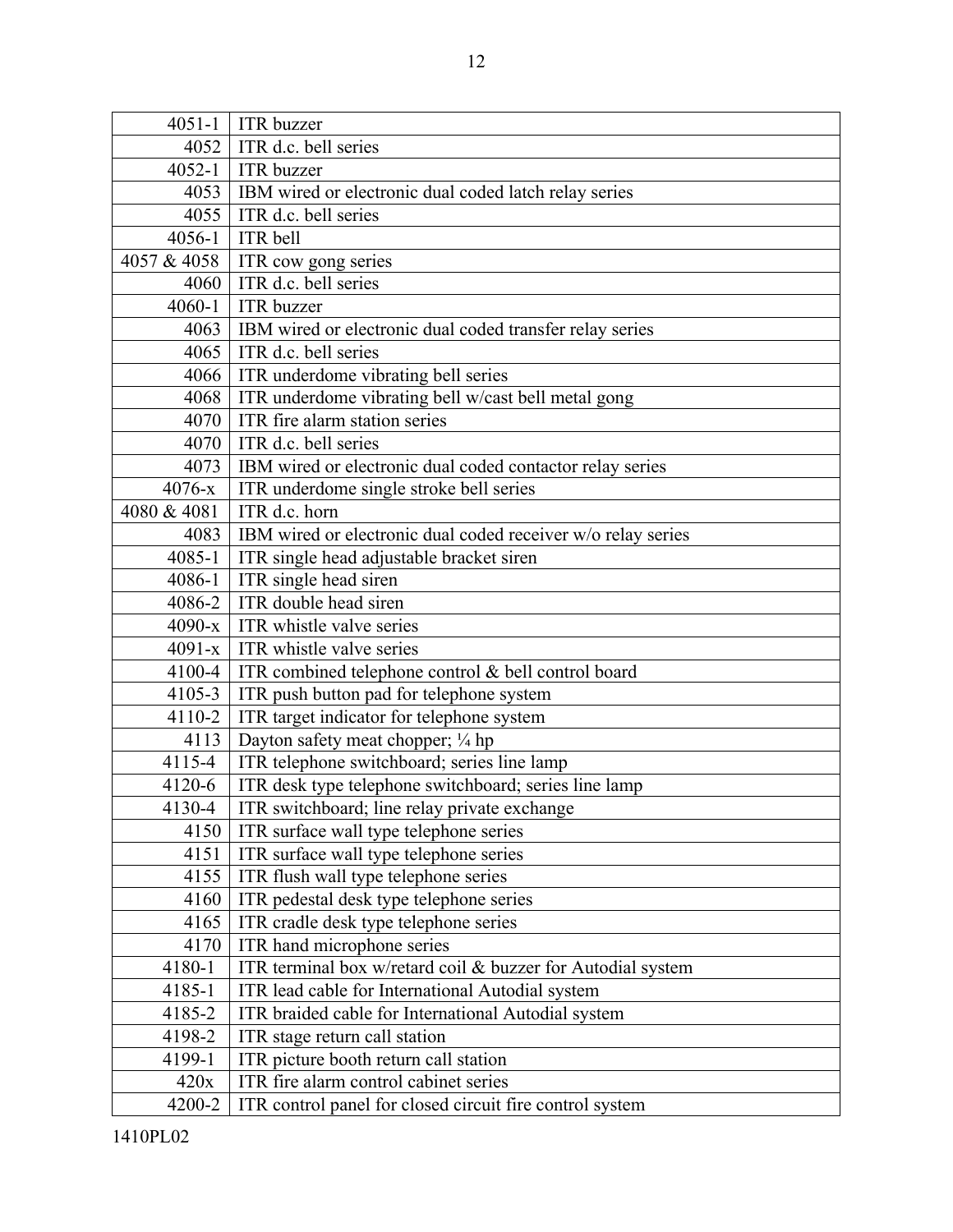|            | 4200-4   ITR fire alarm control panel                         |
|------------|---------------------------------------------------------------|
| 4205-2     | ITR control panel for closed circuit fire control system      |
| 4205-4     | ITR fire alarm control panel                                  |
| 421x       | ITR fire alarm control cabinet series                         |
| $4210 - 1$ | ITR control panel, single unit cabinet, for fire alarm system |
| 4215       | ITR double supervised master code fire alarm system           |
| 4215-2     | ITR fire alarm control panel                                  |
| 4215-4     | ITR control panel for closed circuit fire control system      |
| 4216       | IBM closed circuit fire alarm system control panel            |
| 4217       | IBM closed circuit fire alarm system control panel            |
| 422x       | ITR fire alarm control cabinet series                         |
| 4220-2     | ITR control panel for closed circuit fire alarm system        |
| 4220-4     | ITR fire alarm control panel                                  |
| 4222       | ITR tri-monthly recorder card                                 |
| $4225 - 2$ | ITR fire alarm control panel                                  |
| 4225-4     | ITR fire alarm control panel                                  |
| 423x       | ITR fire alarm control cabinet series                         |
| 4230-2     | ITR fire alarm control panel                                  |
| 4230-4     | ITR fire alarm control panel                                  |
| 424x       | ITR fire alarm control cabinet series                         |
| 4245       | ITR closed circuit fire alarm system control panel            |
| 4248       | IBM open circuit fire alarm system control cabinet            |
| 425x       | ITR fire alarm station series                                 |
| 4250-1     | ITR non-code flush break glass station for fire alarm system  |
| 426x       | ITR fire alarm station series                                 |
| 4260-1     | ITR flush code break glass station for fire alarm system      |
| 427x       | ITR fire alarm station series                                 |
| 4270-1     | ITR flush code station for fire alarm system                  |
| 4275-2     | ITR presignal breakglass pull lever fire alarm station        |
| 428x       | ITR fire alarm station series                                 |
| 4299-1     | ITR cast iron outlet box for semi-flush fire alarm stations   |
| 4300-0     | IBM locking & reset call button for nurses' call system       |
| 4300-1     | IBM call button w/ cord & plug for nurses' call system        |
| 4300-1     | ITR surface cabinet for terminal strips                       |
| 4300-2     | ITR surface cabinet for terminal strips                       |
| 4300-3     | ITR surface cabinet for terminal strips                       |
| $4301 - 0$ | IBM calling station for nurses' call system                   |
| $4301 - 1$ | IBM calling station w/ cord, button & plug; nurses' call sys. |
| $4301 - 1$ | ITR flush metal cabinet for terminal strips                   |
| 4301-2     | IBM calling station w/ signal light for nurses' call system   |
| 4301-2     | ITR flush metal cabinet for terminal strips                   |
| $4301 - 3$ | ITR flush metal cabinet for terminal strips                   |
| 4301-3     | IBM calling station w/ nurses' emergency button               |
| 4301-4     | IBM calling station w/ signal light & nurses emerg. call but. |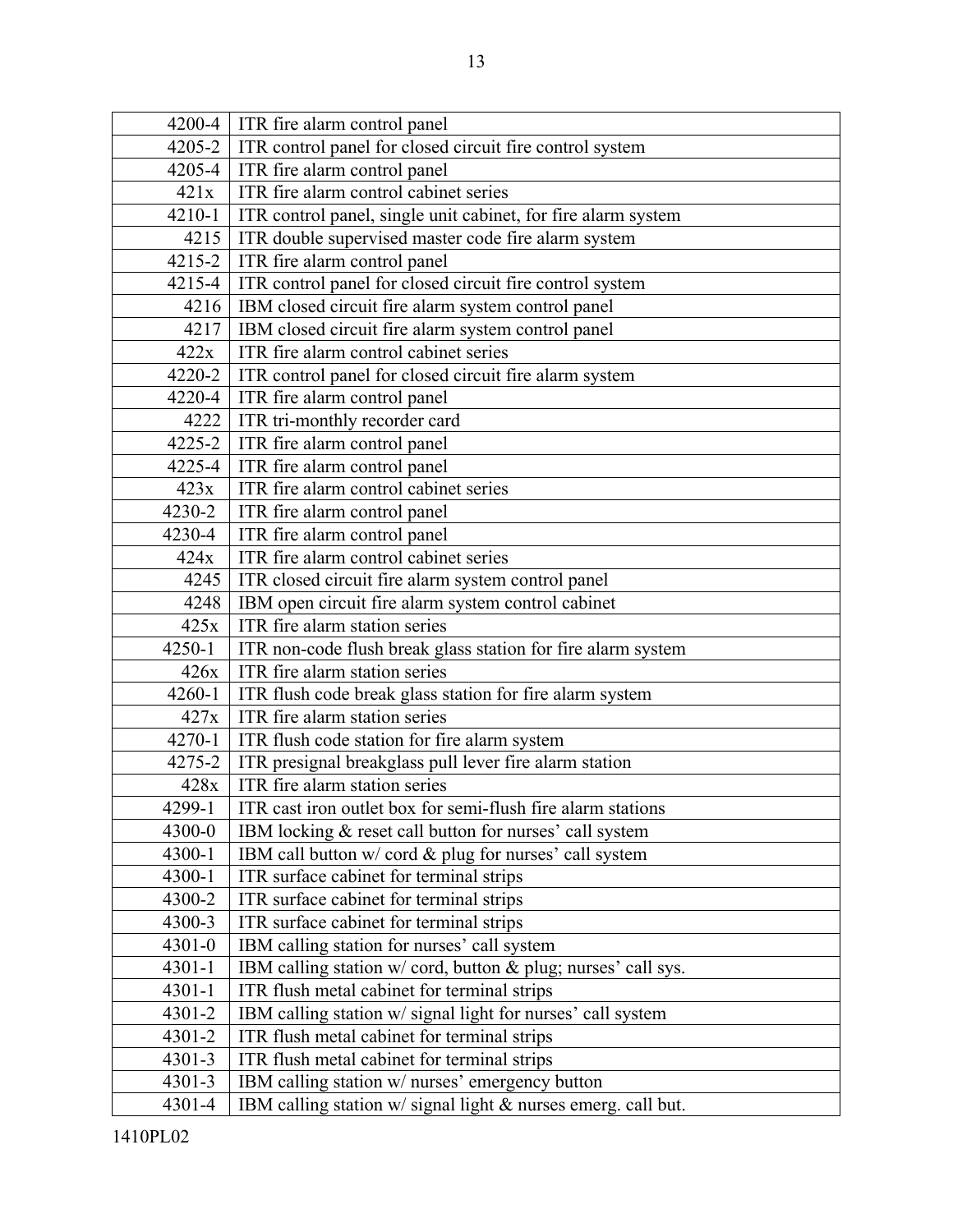| 4301-5              | IBM weatherproof calling station for nurses' call system                                              |
|---------------------|-------------------------------------------------------------------------------------------------------|
| 4301-6              | IBM operating room explosion-proof calling station                                                    |
| $4302 - 1$          | IBM nurses' call system; ward station                                                                 |
| 431x                | ITR terminal strips                                                                                   |
| 4320                | ITR terminal strips                                                                                   |
| 4322                | ITR tri-monthly recorder card                                                                         |
| 4325                | ITR terminal strips                                                                                   |
| 4330                | ITR terminal strips                                                                                   |
| 4330-0              | IBM nurses' corridor pilot station                                                                    |
| 4330-1              | IBM corridor pilot light for nurses' call system                                                      |
| 4340-1              | IBM pilot & buzzer station for nurses' call system                                                    |
| 4350-1              | IBM nurses' annuniciator                                                                              |
| 4370                | IBM bull's-eye station for nurses' call system                                                        |
| 4382                | IBM office register for doctors' staff registering system                                             |
| 4383                | IBM entrance register for doctors' staff registering system                                           |
| 4388                | IBM recall keyboard for doctors' staff registering system                                             |
| 4391                | IBM doctors' paging system                                                                            |
| $4401 - 1$          | IBM nurses' calling station; pull cord type                                                           |
| 4401-2              | IBM nurses' calling station w/ signal light; pull cord type                                           |
| $4401 - 3$          | IBM nurses' calling station with emergency; pull cord type                                            |
| 4401-4              | IBM nurses' calling station w/ signal light & emergency                                               |
| 4590                | Dayton porcelain computing scale; 15-30 lbs.                                                          |
| 4590-1              | ITR telephone power unit                                                                              |
| 4592-1              | ITR telephone power unit                                                                              |
| 4595-1              | ITR telephone power unit                                                                              |
| 4596-1              | ITR telephone power unit                                                                              |
| 4597-1              | ITR telephone power unit for Autodial system                                                          |
| 4600                | ITR bell ringer for Angelus or other single note chimes                                               |
| 462x                | ITR swinging bell ringer series                                                                       |
| 470x                | ITR tower clock movements series                                                                      |
| 471x                | ITR tower clock dial series; skeleton                                                                 |
| 472x                | ITR tower clock dial series; sectional                                                                |
| 473x                | ITR tower clock dial series; wood faced w/galvanized iron                                             |
| 4740                | ITR tower clock dial; cast bronze                                                                     |
| 4745                | ITR tower clock dial; metal numerals                                                                  |
| 4750                | ITR tower clock dial; metal numerals                                                                  |
| 5000                | ITR sound equipment series; 600 unit high gain amplifier                                              |
| 5000                | "Old Style" Dey dial recorder                                                                         |
| 5001                |                                                                                                       |
| $5001 - 0$          | ITR dial recorder sheets for 5000 Dey dial recorder                                                   |
|                     | ITR power amplifier                                                                                   |
| 5003                | ITR high gain sound amplifier with monitor                                                            |
| 5004-0              | ITR high gain sound amplifier mixing panel & monitor                                                  |
| 5005<br>5010 & 5011 | Dayton electric coffee mill; counter base type<br>ITR dial recorder sheets for 5000 Dey dial recorder |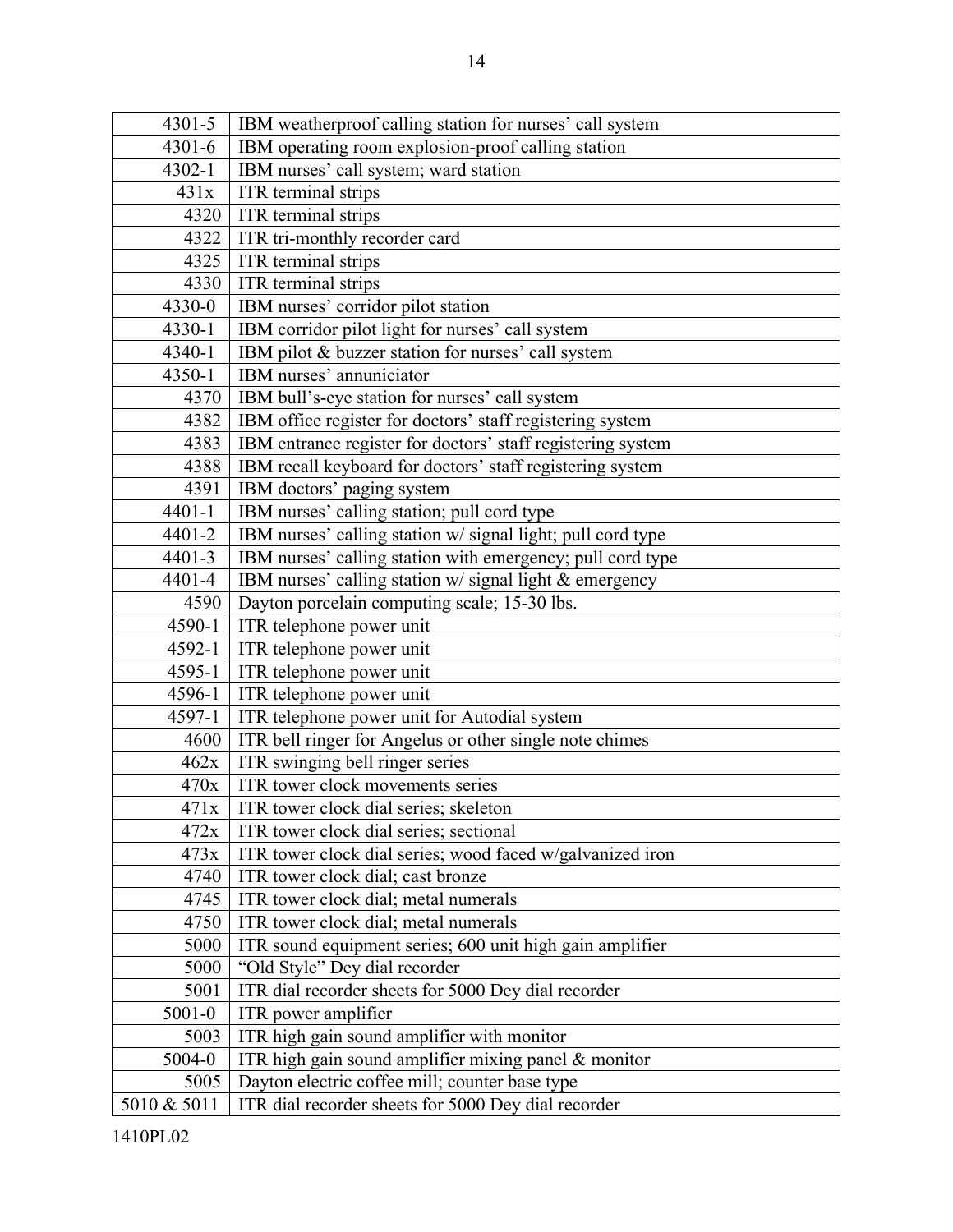| 5011          | Dayton coffee mill; 1/4 hp                                     |
|---------------|----------------------------------------------------------------|
| 5013          | Dayton coffee mill; 1/3 hp                                     |
| 5015 & 5016   | ITR sound equipment; all wave radio tuner                      |
| 5020          | ITR dial recorder; non-auto, daily, 50 capacity, 6 regist.     |
| 5020 & 5021   | ITR dial recorder sheets for 5000 Dey dial recorder            |
| 5025          | ITR monitor sound reproducer                                   |
| 5030          | ITR four stage microphone mixing panel $&$ monitor speaker     |
| 5030 & 5031   | ITR dial recorder sheets for 5000 Dey dial recorder            |
| 5033          | Dayton coffee mill; 1/3 hp                                     |
| 5035          | ITR electric record turntable and pickup (78 rpm)              |
| 5040 & 5041   | ITR dial recorder sheets for 5000 Dey dial recorder            |
| 5050 & 5051   | ITR dial recorder sheets for 5000 Dey dial recorder            |
| 5086          | ITR portable phonograph series (78 & 33 1/3 rpm)               |
| 51x0 & 51x1   | ITR dial recorder sheets for 5000 Dey dial recorder            |
| 510x          | ITR wood cabinet series for public address equipment           |
| 5113          | Dayton safety meat chopper; 1/3 hp                             |
| 5117          | Dayton electric meat chopper; counter base type                |
| 5128          | Dayton safety meat chopper; 1 hp                               |
| 5146          | ITR dial recorder; 12 registration, weekly, 2-color, 150 empl. |
| 520x          | ITR steel cabinet series for public address equipment          |
| 5212          | ITR quadri-monthly recorder card                               |
| 5250          | IBM amplifying unit                                            |
| 5333          | Dayton combination coffee mill & meat chopper                  |
| 5396          | IBM nurses' supervising $&$ communicating system               |
| 5435          | ITR small exponential horn series for sound system             |
| 5500          | ITR head phones                                                |
| 5500 & 5501   | ITR dial recorder sheets for 5000 Dey dial recorder            |
| 5501          | ITR radio pillow with cord and plug                            |
| 5504          | IBM 2-way metal sound reproducer                               |
| 5510 & 5511   | ITR dial recorder sheets for 5000 Dey dial recorder            |
| $5510 - 5513$ | ITR combination clock & sound reproducer series                |
| 5517          | Dayton combo. coffee mill & meat chopper; counter base         |
| 5520          | ITR ornamental canopy and chain suspension for clocks          |
| 5520 & 5521   | ITR dial recorder sheets for 5000 Dey dial recorder            |
| 5530          | ITR dial recorder; non-auto, daily, 100 capacity, 12 regist.   |
| 5530          | ITR cast aluminum bracket for interior & exterior clocks       |
| 5530 & 5531   | ITR dial recorder sheets for 5000 Dey dial recorder            |
| 5535          | ITR small exponential horn series for sound system             |
| 5540          | IBM high power directional voice projector                     |
| 5540 & 5541   | ITR dial recorder sheets for 5000 Dey dial recorder            |
| 5545          | IBM medium power directional voice projector                   |
| 5550          | IBM high power sound circulator                                |
| 5550          | ITR pipe $&$ chain hanger for double dial weather proof clock  |
| 5550 & 5551   | ITR dial recorder sheets for 5000 Dey dial recorder            |

1410PL02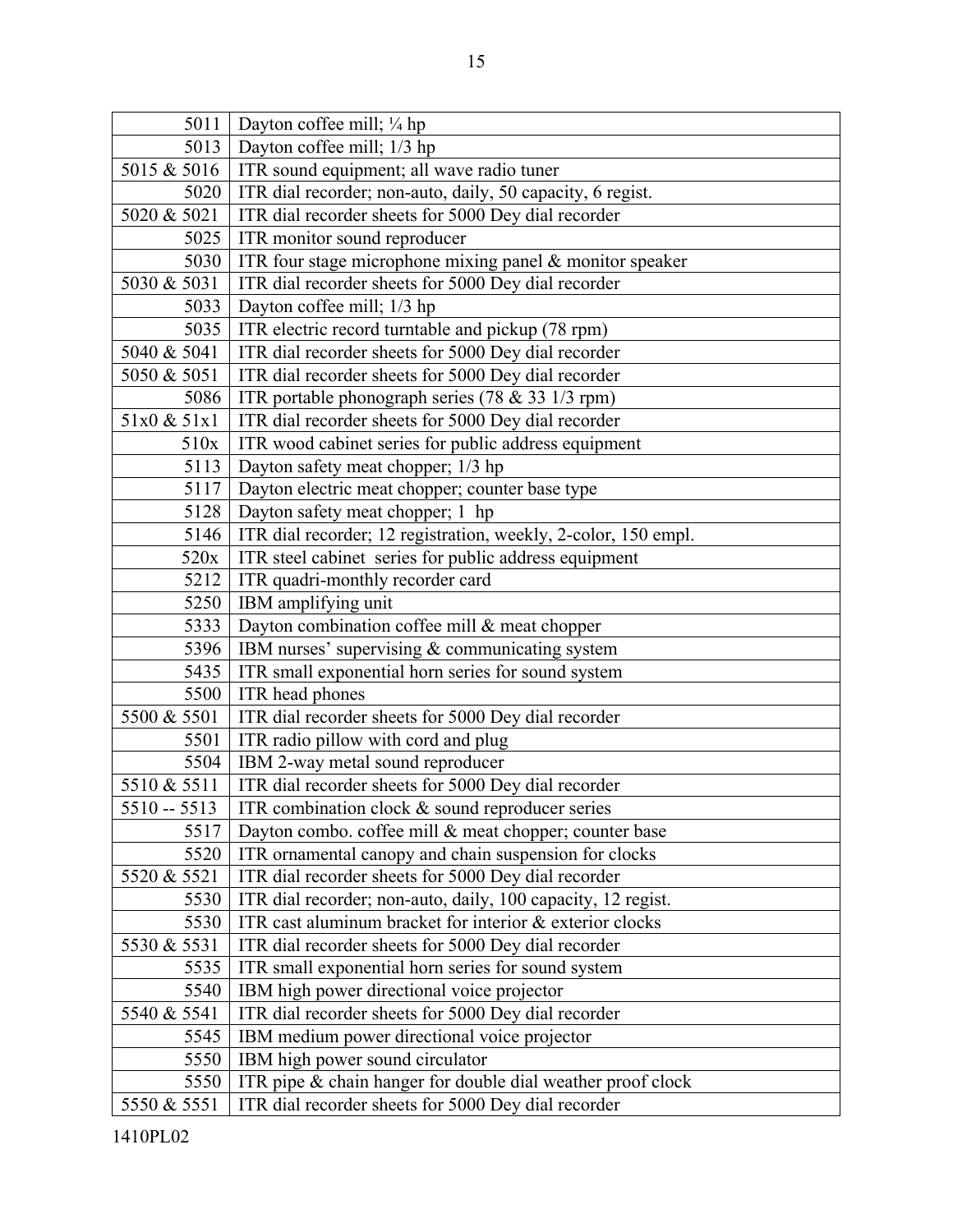| 5555          | IBM medium power sound circulator                              |
|---------------|----------------------------------------------------------------|
| 5560          | ITR ornamental bracket for double dial weather proof clock     |
| 5560          | IBM central transmitting station (switchboard)                 |
| 5570          | ITR ornamental bracket for No. 49 weather proof sec. clock     |
| 5580          | Dayton scale, barrel style                                     |
| 5580          | ITR ornamental bracket for No. 49 weather proof sec. clock     |
| 5590          | Dayton scale                                                   |
| 5760          | ITR velocity microphone series                                 |
| 5765          | ITR dynamic microphone series                                  |
| 580x          | ITR secondary clock dial series w/varying sizes $\&$ styles    |
| 581x          | ITR secondary clock dial series w/varying sizes & styles       |
| 582x          | ITR secondary clock dial series; silvered dials, raised bronze |
| 523x          | ITR secondary clock dial series; monel metal dials, bronze     |
| 524x          | ITR secondary clock dial series; silvered dials, black etched  |
| 5854 -- 5859  | ITR secondary clock hand series                                |
| 5861 -- 5865  | ITR secondary clock hand series                                |
| 587x          | ITR secondary clock hand series                                |
| 5881 -- 5883  | ITR secondary clock ornamental hands                           |
| 5911 -- 5913  | ITR outlet boxes for secondary clocks                          |
| $5920 - 5925$ | ITR outlet boxes                                               |
| 5940          | ITR steel box for horn                                         |
| 5941          | ITR copper box for horn                                        |
| 5942          | ITR steel box for underdome bell                               |
| 5943          | ITR copper box for underdome bell                              |
| 5944          | ITR steel box for underdome bell                               |
| 5945          | ITR copper box for underdome bell                              |
| 5950          | ITR steel grille for 5940                                      |
| 5951          | ITR bronze grille for 5941                                     |
| 5952          | ITR steel grille for 5942                                      |
| 5953          | ITR bronze grille for 5943                                     |
| 5954          | ITR steel grille for 5944                                      |
| 5955          | ITR bronze grille for 5945                                     |
| 5958          | IBM flush box for electronic receivers                         |
| 5959          | IBM surface box for electronic receivers                       |
| 5980          | IBM flush box for dual coded relays                            |
| 5984          | IBM surface box for dual coded relays                          |
| 6000          | ITR dial recorder series; daily, single drum, 6 reg., 50 cap.  |
| 6000          | ITR vertical lift card                                         |
| 6005-F        | Dayton coffee mill with pedestal                               |
| 6009-9        | ITR stand for single drum daily dial recorder                  |
| 6010          | ITR vertical lift card                                         |
| 6020          | ITR dial recorder; daily, 6 reg., 50 employees                 |
| 6020          | ITR vertical lift card                                         |
| 6020 & 6021   | ITR dial recorder sheets for class 6000 dial recorders         |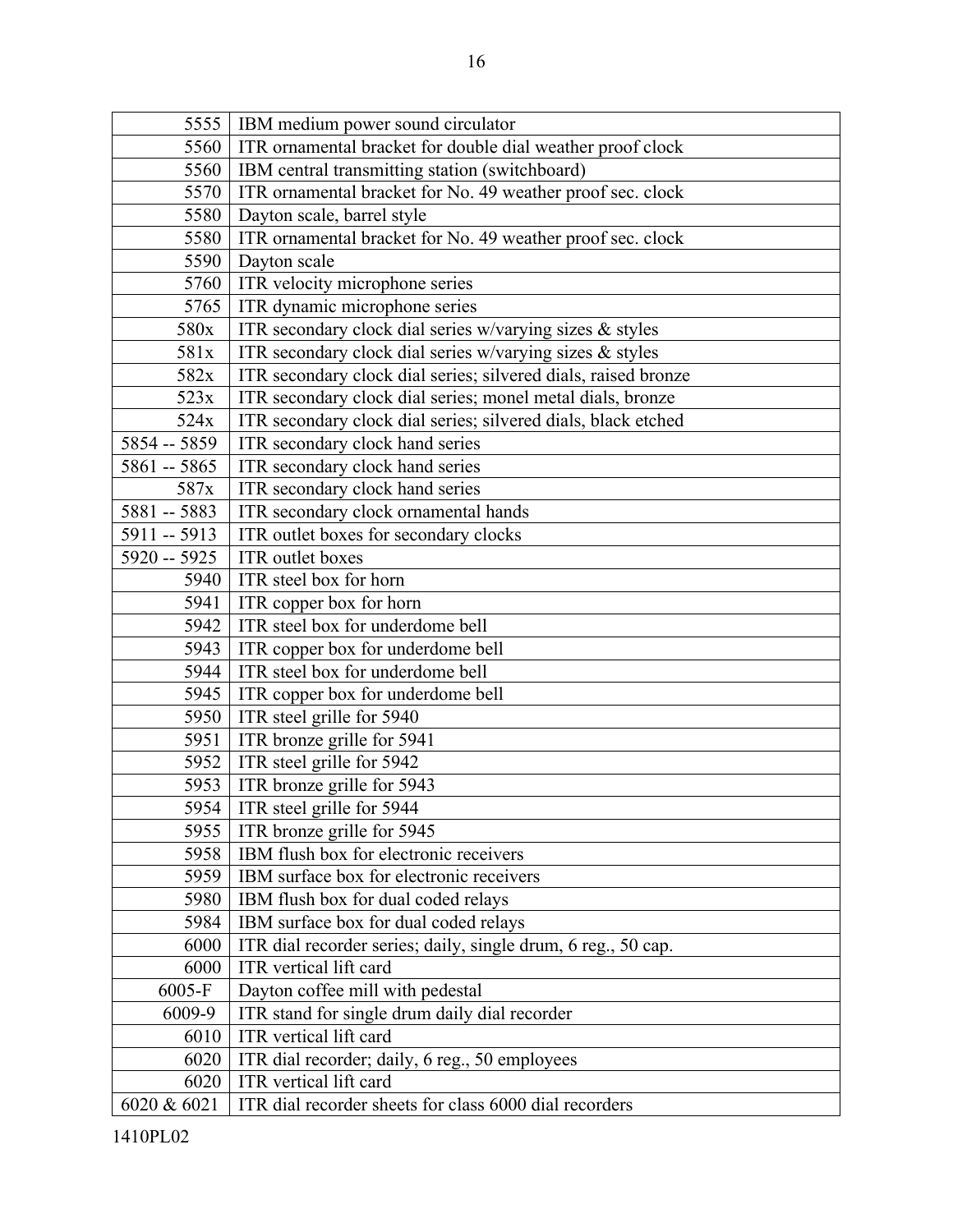| 6025        | ITR dial recorder; daily, single drum, 50 employees        |
|-------------|------------------------------------------------------------|
| 6030        | ITR dial recorder; 6 registration                          |
| 6030        | ITR vertical lift card                                     |
| 6030 & 6031 | ITR dial recorder sheets for class 6000 dial recorders     |
| 6035        | ITR dial recorder; daily single drum, 6 registration       |
| 6040        | ITR dial recorder; 6 registration                          |
| 6040        | ITR vertical lift card                                     |
| 6040 & 6041 | ITR dial recorder sheets for class 6000 dial recorders     |
| 6045        | ITR dial recorder; automatic, daily, 150 capacity, 2-color |
| 6050 & 6060 | ITR vertical lift card                                     |
| 6070        | ITR dial recorder; daily double drum, 6 registration       |
| 6070        | ITR vertical lift card                                     |
| 6077-F      | Dayton coffee mill; double end with pedestal               |
| 6080        | ITR dial recorder; daily double drum, 6 registration       |
| 6080        | ITR vertical lift card                                     |
| 6085        | ITR dial recorder; daily double drum, 6 registration       |
| 6085-2      | ITR daily dial attendance recorder; 50, 100 & 150 cap      |
| 6090        | ITR dial recorder; daily double drum, 6 registration       |
| 6100        | ITR dial recorder series; single drum, 12 reg, 50 capacity |
| 6109-9      | ITR stand for weekly and payroll dial recorders            |
| 6111        | ITR circuit closing relay                                  |
| $6117 - F$  | Dayton electric meat chopper with pedestal                 |
| 6119        | ITR transfer relay                                         |
| 6120        | ITR standard dial machine (weekly or 8-day)                |
| 6120 & 6121 | ITR regular dial recorder sheets                           |
| 6121        | ITR make and break relay                                   |
| 6122        | ITR automatic payroll machine                              |
| 6122P       | ITR payroll dial recorder sheets for class 6000; weekly    |
| 6123P       | ITR payroll dial recorder sheets for class 6000; weekly    |
| 6125        | ITR dial recorder                                          |
| 6125        | ITR timing relay                                           |
| 6126        | ITR coding relay                                           |
| 6130        | ITR standard dial machine (weekly or 8-day)                |
| 6130 & 6131 | ITR regular dial recorder sheets                           |
| 6132        | ITR automatic payroll machine                              |
| 6132P       | ITR payroll dial recorder sheets for class 6000; weekly    |
| 6133P       | ITR payroll dial recorder sheets for class 6000; weekly    |
| 6135        | ITR dial recorder; weekly, two-color record, 100 employees |
| 6140        | ITR standard dial machine (weekly or 8-day)                |
| 6140 & 6141 | ITR regular dial recorder sheets                           |
| 6141        | ITR relay; unit type                                       |
| 6145        | ITR fully automatic dial recorder; 150 employees           |
| 6146        | ITR relay; unit type                                       |
| 6151        | ITR relay; multiple contact type                           |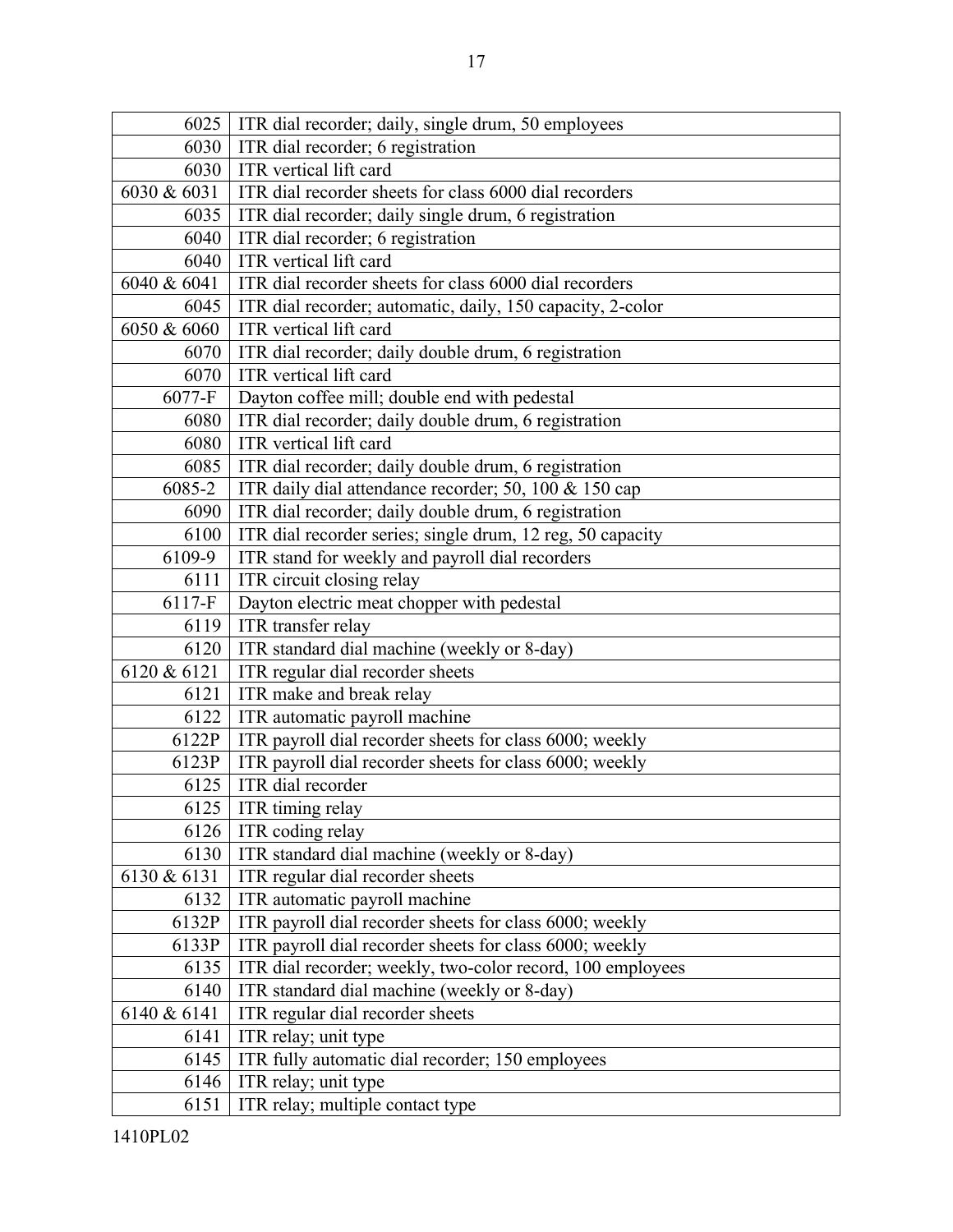| 6200          | ITR dial recorder series; double drum, 6 registration, 50 cap. |
|---------------|----------------------------------------------------------------|
| 6220          | ITR standard dial machine (weekly or 8-day)                    |
| 6220 & 6221   | ITR regular dial recorder sheets                               |
| 6222          | ITR automatic payroll machine                                  |
| 6222P         | ITR payroll dial recorder sheets for class 6000; 8-day         |
| 6223P         | ITR payroll dial recorder sheets for class 6000; 8-day         |
| 6230          | ITR standard dial machine (weekly or 8-day)                    |
| 6230 & 6231   | ITR regular dial recorder sheets                               |
| 6232          | ITR automatic payroll machine                                  |
| 6232P         | ITR payroll dial recorder sheets for class 6000; 8-day         |
| 6233P         | ITR payroll dial recorder sheets for class 6000; 8-day         |
| 6237-2        | ITR payroll dial recorder; 50 or 100 capacity                  |
| 6240          | ITR standard dial machine (weekly or 8-day)                    |
| 6240 & 6241   | ITR regular dial recorder sheets                               |
| 6300          | ITR dial recorder series; weekly, 6 reg., 50 capacity          |
| 6400          | ITR automatic payroll machine (dial recorder) series           |
| $6400 - 6402$ | ITR battery cabinet                                            |
| $6410 - 6412$ | ITR battery shelf                                              |
| 6500          | ITR dial recorder series; quadrimonthly, 5 reg., 50 capacity   |
| 6509-9        | ITR stand for double drum daily dial recorder                  |
| 6520          | ITR dial recorder; daily single drum, 12 registration          |
| 6520 & 6521   | ITR dial recorder sheets for class 6000 dial recorders         |
| 6525          | ITR dial recorder; daily single drum, 12 registration          |
| 6530          | ITR dial recorder; daily single drum, 12 registration          |
| 6530 & 6531   | ITR dial recorder sheets for class 6000 dial recorders         |
| 6540          | ITR dial recorder; daily single drum, 12 registration          |
| 6540 & 6541   | ITR dial recorder sheets for class 6000 dial recorders         |
| 6545          | ITR dial recorder; daily single drum, 12 registration          |
| 6550          | ITR quadrimonthly payroll dial recorder; 6 reg., 50 capacity   |
| 6728-F        | Dayton combination coffee mill & meat chopper w/ pedestal      |
| 69xx          | ITR bell control series                                        |
| 7000          | ITR time stamp series (Model "A")                              |
| 7005          | ITR Model "A" spring-driven time stamp                         |
| 7105          | ITR electric time stamp                                        |
| 7300          | ITR Electroprint time stamp series; button trip                |
| 7324          | ITR monthly recorder card                                      |
| 7400          | IBM time stamp; paper trip                                     |
| 74xx          | ITR Insto time stamp series; horizontal print, clock face      |
| 75xx          | ITR Insto time stamp series; paper trip, vertical print        |
| 7500          | ITR Printime time stamp series ("stapler" design)              |
| 7500          | Bundy key recorder                                             |
| 7700          | IBM time stamp                                                 |
| 7800          | ITR Electroprint time stamp series; paper trip                 |
| 790x          | IBM signal circuit distribution panel series                   |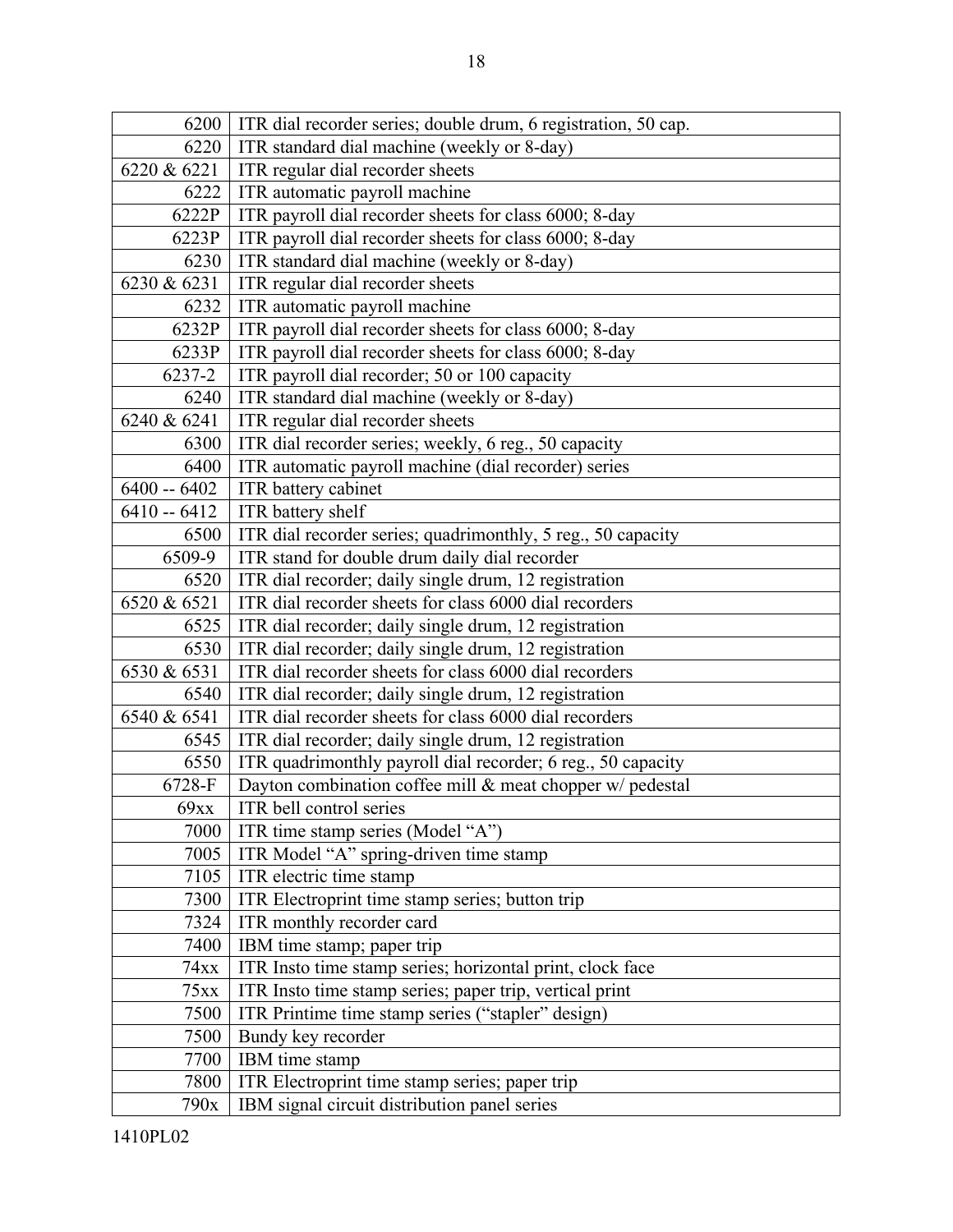| 8400          | ITR fully auto. consecutive spacing time recorder, metal     |
|---------------|--------------------------------------------------------------|
| 8500          | ITR front print all-electric metal case card recorder series |
| 85xx          | ITR metal cabinet series                                     |
| 8600          | ITR front print all-electric metal case card recorder series |
| $861x - 863x$ | ITR wood cabinet series                                      |
| 8700          | ITR automatic attendance time recorder; direct subtraction   |
| 8900          | ITR front print semiautomatic card recorder; metal case      |
| 9000          | ITR card recorder; wood case                                 |
| 9000-5        | ITR synchronous motor drive                                  |
| 9005          | ITR card recorder; lateral shift, wood case                  |
| 9006          | ITR card recorder; lateral shift, wood case                  |
| 9010          | ITR card recorder; lateral shift, wood case                  |
| 9011          | ITR card recorder; lateral shift, wood case                  |
| 9015          | ITR card recorder; lateral shift, wood case                  |
| 9016          | ITR card recorder; lateral shift, wood case                  |
| 9100          | ITR card recorder; 6 registration, non-automatic, one-color  |
| 9101          | ITR card recorder; non-automatic, spring-driven              |
| 9105          | ITR card recorder; lateral shift, wood case                  |
| 9106          | ITR card recorder; lateral shift, wood case                  |
| 9110          | ITR card recorder; lateral shift, wood case                  |
| 9111          | ITR card recorder; lateral shift, wood case                  |
| 9115          | ITR card recorder; lateral shift, wood case                  |
| 9116          | ITR card recorder; lateral shift, wood case                  |
| 9200          | ITR card recorder; lateral shift, wood case                  |
| 9201          | ITR card recorder; lateral shift, wood case                  |
| 9205          | ITR card recorder; lateral shift, wood case                  |
| 9206          | ITR card recorder; lateral shift, wood case                  |
| 9210          | ITR card recorder; lateral shift, wood case                  |
| 9211          | ITR card recorder; lateral shift, wood case                  |
| 9215          | ITR card recorder; lateral shift, wood case                  |
| 9216          | ITR card recorder; lateral shift, wood case                  |
| 9300          | ITR card recorder; lateral shift, wood case                  |
| 9301          | ITR card recorder; lateral shift, wood case                  |
| 9305          | ITR card recorder; lateral shift, wood case                  |
| 9306          | ITR card recorder; lateral shift, wood case                  |
| 9310          | ITR card recorder; lateral shift, wood case                  |
| 9311          | ITR card recorder; lateral shift, wood case                  |
| 9315          | ITR card recorder; lateral shift, wood case                  |
| 9316          | ITR card recorder; lateral shift, wood case                  |
| 9400          | ITR exide storage battery; open glass jar                    |
| 9400          | ITR card recorder; lateral shift, wood case                  |
| 9401          | ITR card recorder; lateral shift, wood case                  |
| 9405          | ITR card recorder; lateral shift, wood case                  |
| 9406          | ITR card recorder; lateral shift, wood case                  |